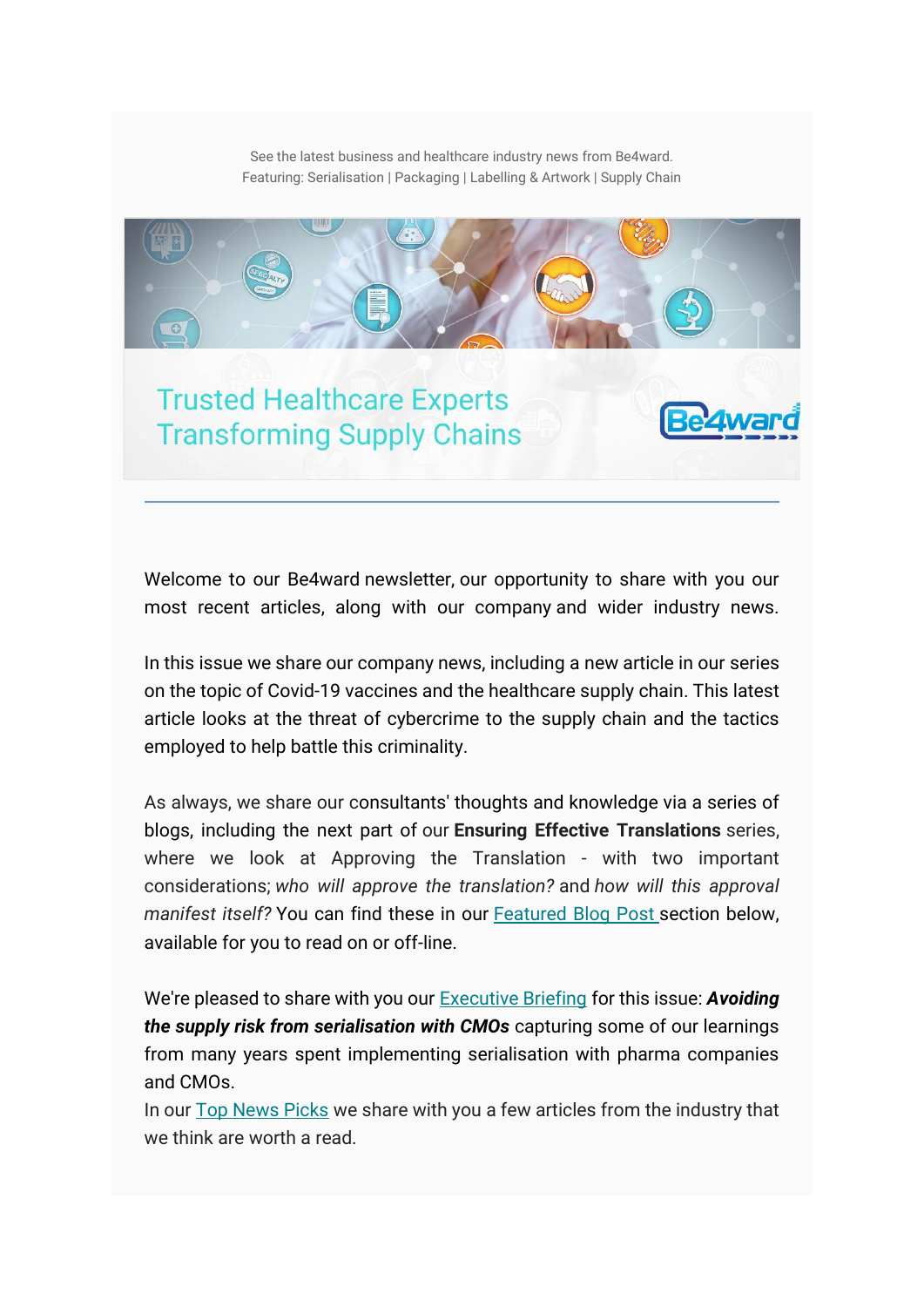We appreciate you taking the time to enjoy sharing our news and updates. As always we welcome your thoughts and comment. If you and your business require advice or assistance in any of these areas, please do not hesitate to get in touch.

Kind regards,

The Team at Be4ward

**Be4ward** 

[Go to Featured Blog Posts](#page-4-0)

[Go to Executive Briefing](#page-6-0)

[Go to Top News Picks](#page-8-0)







\_\_\_\_\_\_\_\_\_\_\_\_\_\_\_\_\_\_\_Be4ward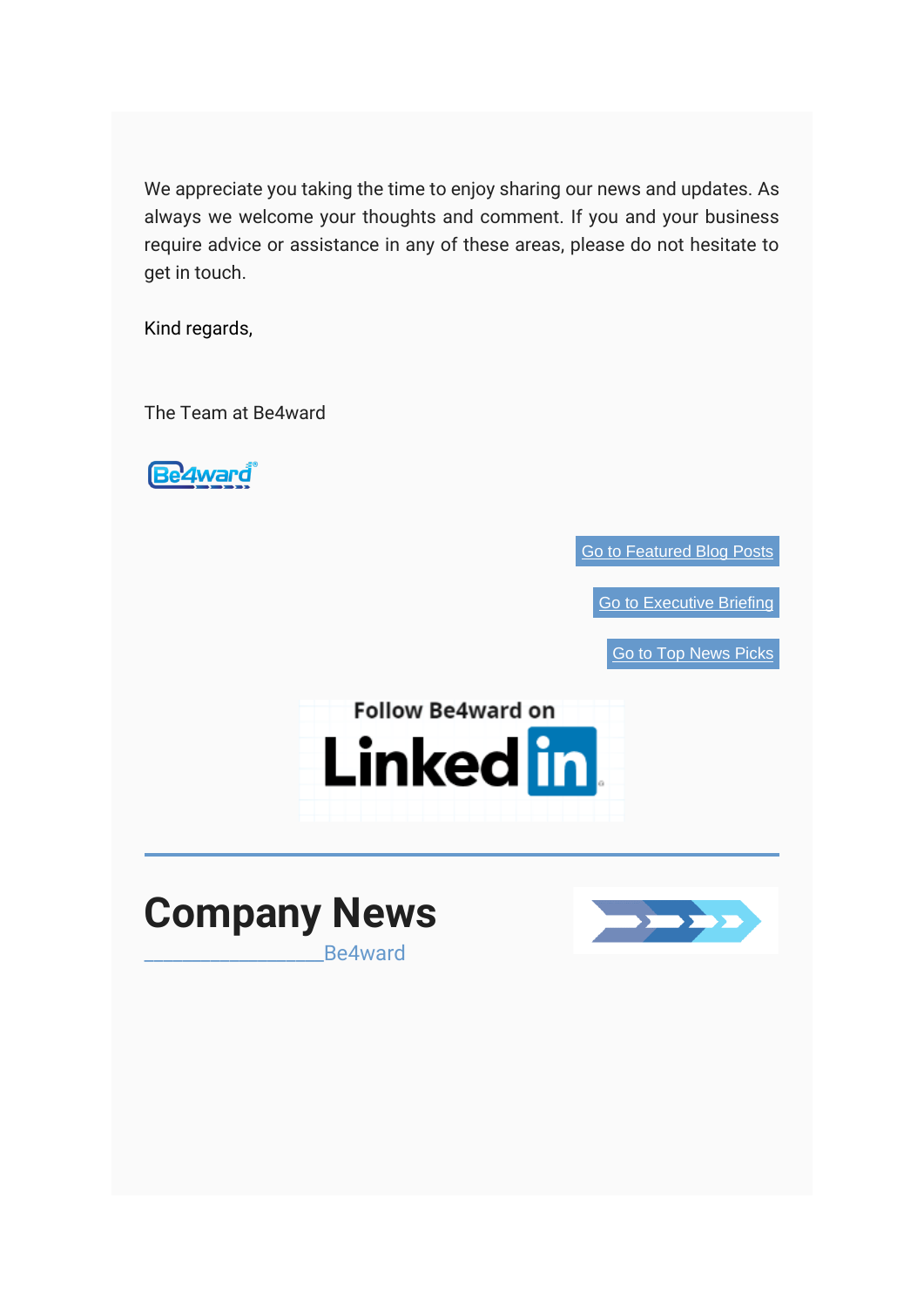

# **Countering Covid-19 Criminality: Battling Pharmaceutical Cybercrime**

Grant Courtney | Be4ward Principal Consultant

*"Cyber-criminal organisations haven't lost time in exploiting the Covid-19 pandemic. If anything, they've been quick to shift towards a new area of growth and profitability, one that is driven by the fear and uncertainty that accompanies the pandemic-related morbidity and mortality."*

Seeing the very gradual emergence of vaccine versus virus is certainly giving much needed optimism. Sadly, along with the legitimate distribution of the vaccine, we're also seeing a surge in illegitimate online sales of the various vaccines and therapeutics.

#### **How can we protect this most precious of supply chains?**

This latest article on the topic of Covid-19 vaccines and the Healthcare supply chain, highlights some of the techniques that have been adopted to help suppress the rapidly increasing problem of online counterfeit and falsified drug sales.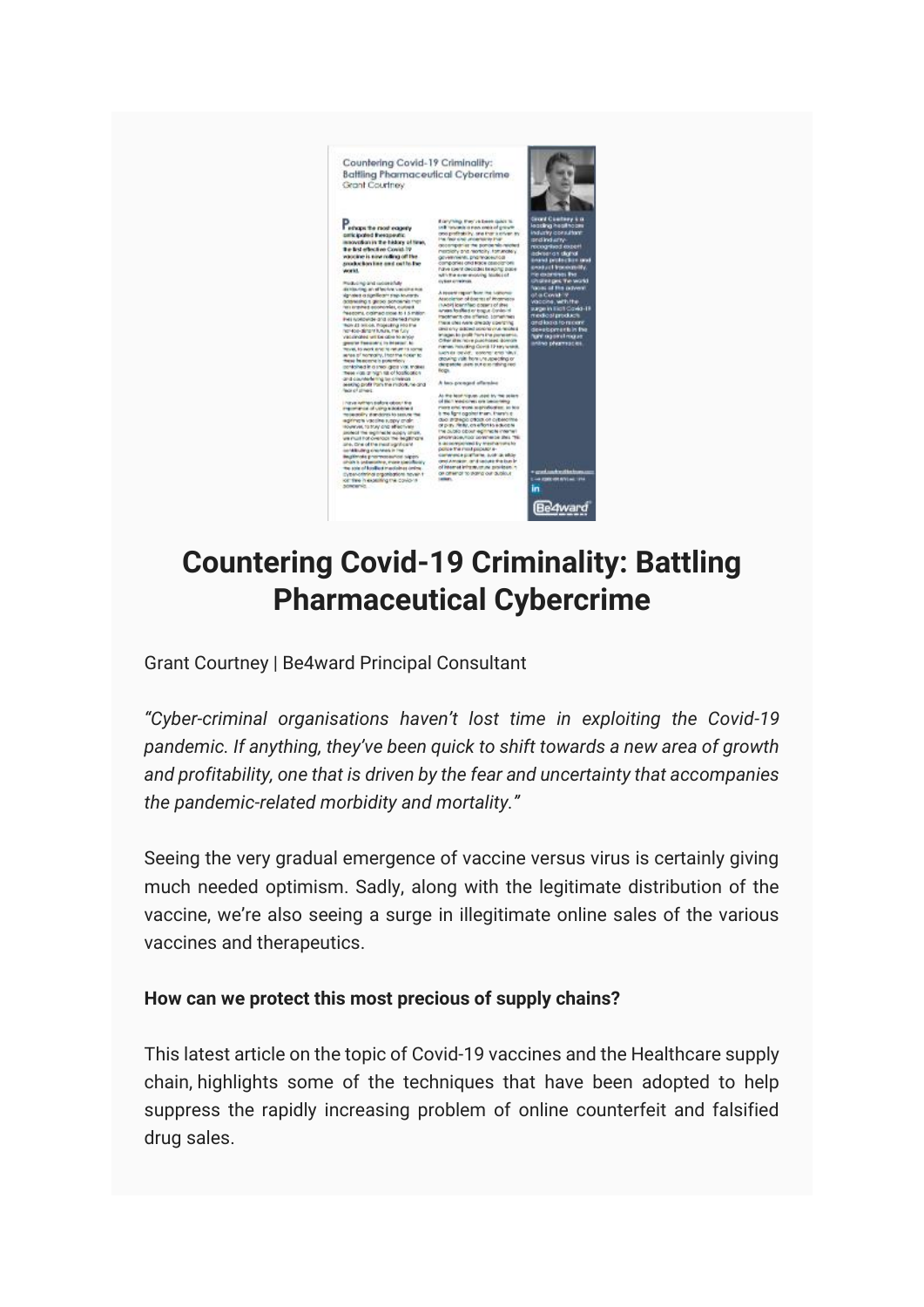The author is Grant Courtney, a leading healthcare industry consultant and industry-recognised expert adviser on digital brand protection and product traceability. Grant has [written before](https://www.be4ward.com/wp-content/uploads/2020/11/1-Covid-19-vaccine-Applying-traceability-to-global-distribution.pdf) about the importance of using established traceability standards to secure the legitimate vaccine supply chain. In this subsequent article, Grant examines the cybercrime challenges the world faces at the advent of a Covid-19 vaccine, and how they're being addressed with a two-pronged offensive of public education coupled with mechanisms to police the online market place.

[Read Article Here](https://www.be4ward.com/wp-content/uploads/2021/01/Countering-Covid-19-Criminality.pdf)



# **Date for the diary**

Hopefully 2021 will see face-to-face meetings and live conferences happening once again. After moving online in 2020, *Making Pharmaceuticals Exhibition and Conference* is planning to be back as a live event this year, and Be4ward is booked to attend with a selection of speakers.

We'll share further information on date, time and tickets when the ticket bookings open.

[Visit Making Pharma](https://www.makingpharma.com/)



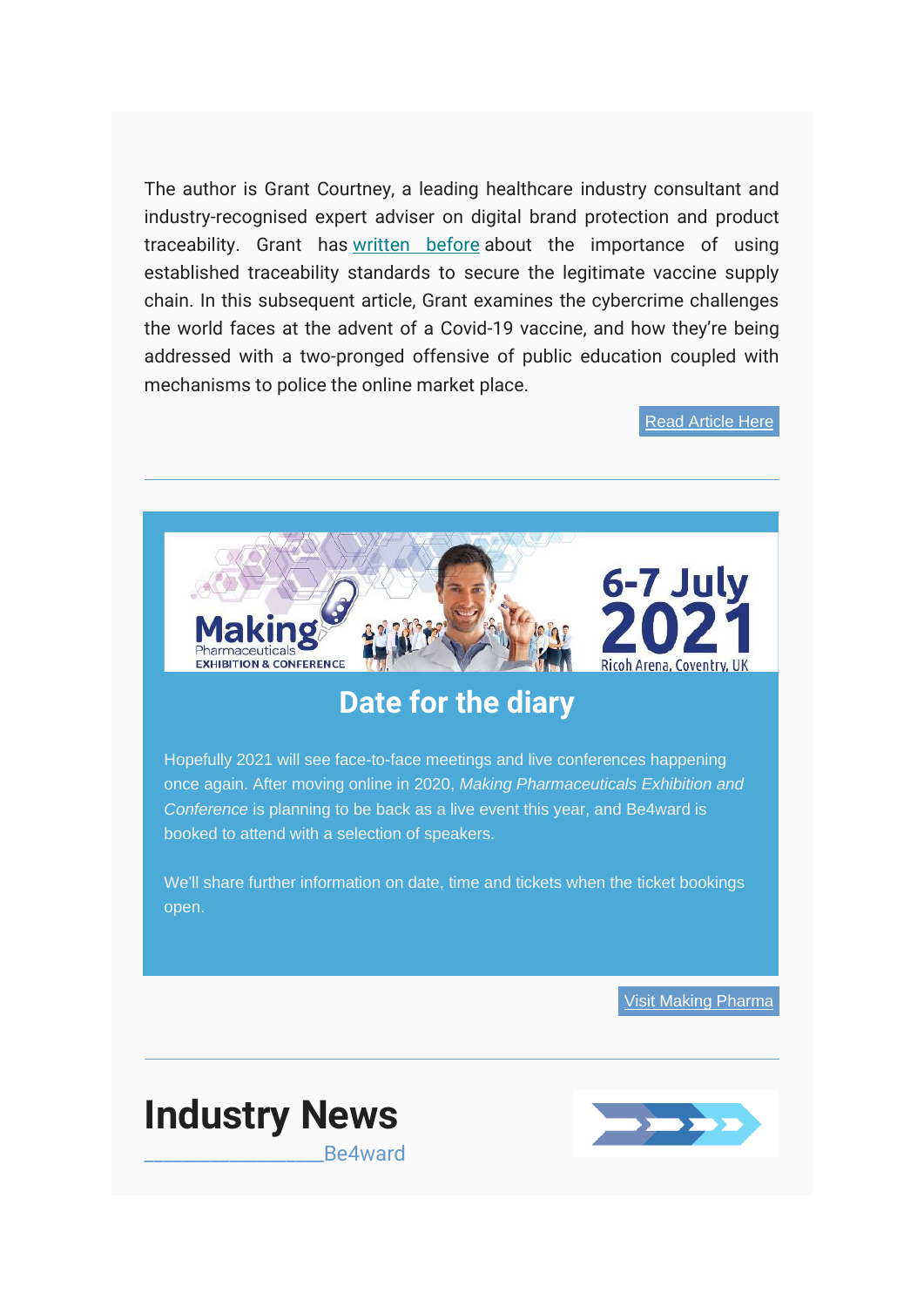

# **GS1 Digital Link**

Use your barcode online too!



# **GS1 Digital Link**

With just one simple scan, everybody finds the information they're looking for. This is possible by using the unique GS1 codes in web addresses. You can easily connect your product to information on the internet. All products all over the world are now connected to the internet using the GS1 Digital Link standard. What can GS1 Digital Link do for you? This great video from GS1 Nederland introduces the world of possibilities with web enabled packs.

[Watch the video](https://www.youtube.com/watch?v=jrgr7A6jBbo)

<span id="page-4-0"></span>

\_\_\_\_\_\_\_\_\_\_\_\_\_\_\_\_\_\_\_Be4ward



# **ENSURING EFFECTIVE TRANSLATIONS – APPROVING THE TRANSLATION**

By Andrew Love - VP of Be4ward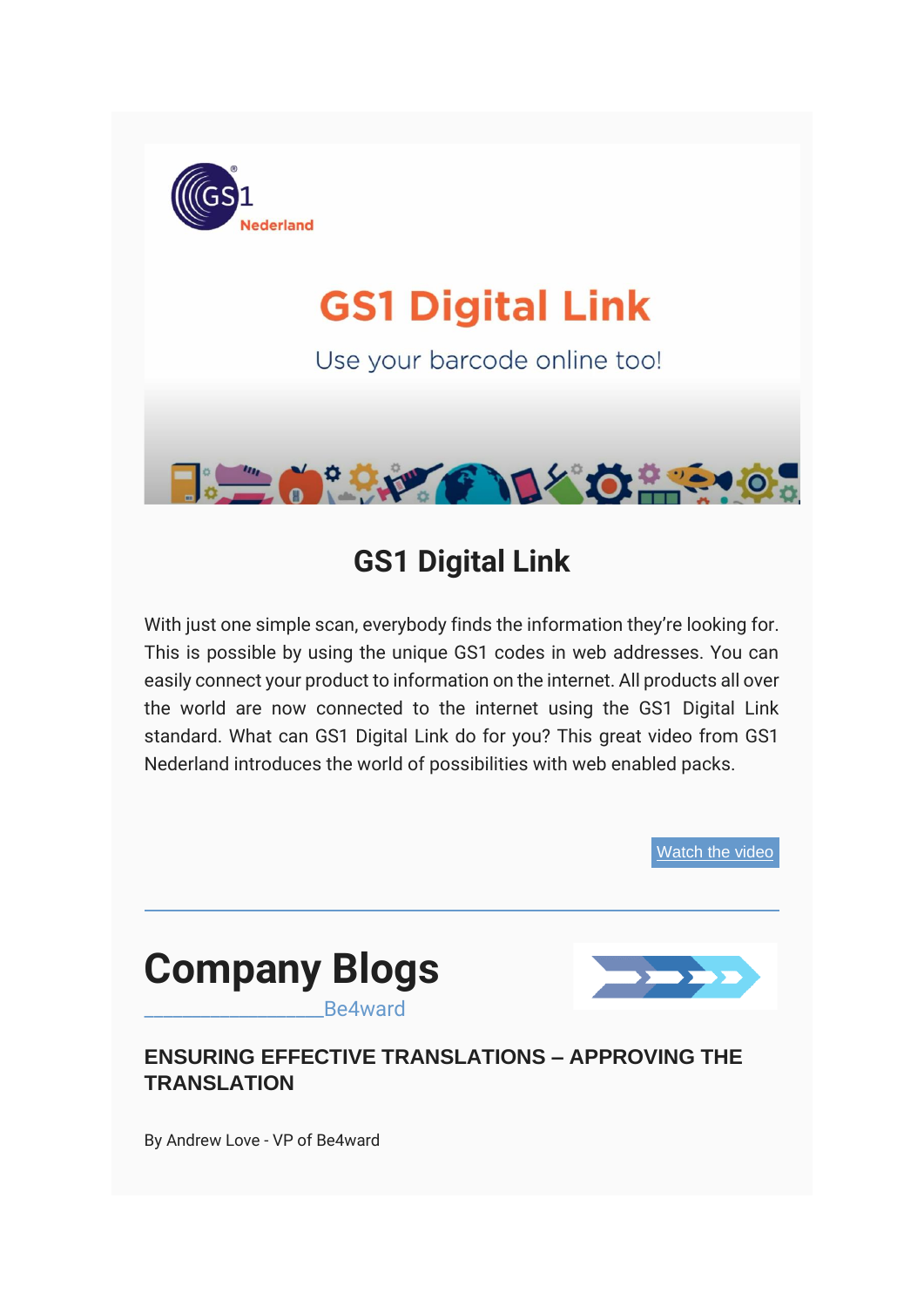As we approach the end of this series of blogs expanding on *Ensuring Effective Translations*, the next set of tips are to help you make sure that the final formal approval of the translation goes as planned.

Once the translation reviews have been completed and all edits are agreed, the final translation needs to be approved.

There are two things to consider at this point; **who will approve the translation?** and **how will this approval manifest itself?**

[Read it offline](#page-24-0)

[Read it online](https://www.be4ward.com/ensuring-effective-translations-approving-the-translation-2/)

## **COUNTERING COVID-19 CRIMINALITY: BATTLING PHARMACEUTICAL CYBERCRIME**

By Grant Courtney - Principal Consultant

Perhaps the most eagerly anticipated therapeutic innovation in the history of time, the first effective Covid-19 vaccine is now rolling off the production line and out to the world. Producing and successfully distributing an effective vaccine has signaled a significant step towards addressing a global pandemic that has crashed economies, curbed freedoms, claimed close to 1.5 million lives worldwide and sickened more than 63 million. Projecting into the not-too-distant future, the fully vaccinated will be able to enjoy greater freedoms; to interact, to travel, to work and to return to some sense of normality. That the ticket to these freedoms is potentially contained in a small glass vial, makes these vials at high risk of falsification and counterfeiting by criminals seeking profit from the misfortune and fear of others.

[Read it offline](#page-26-0)

[Read it online](https://www.be4ward.com/countering-covid-19-criminality-battling-pharmaceutical-cybercrime/)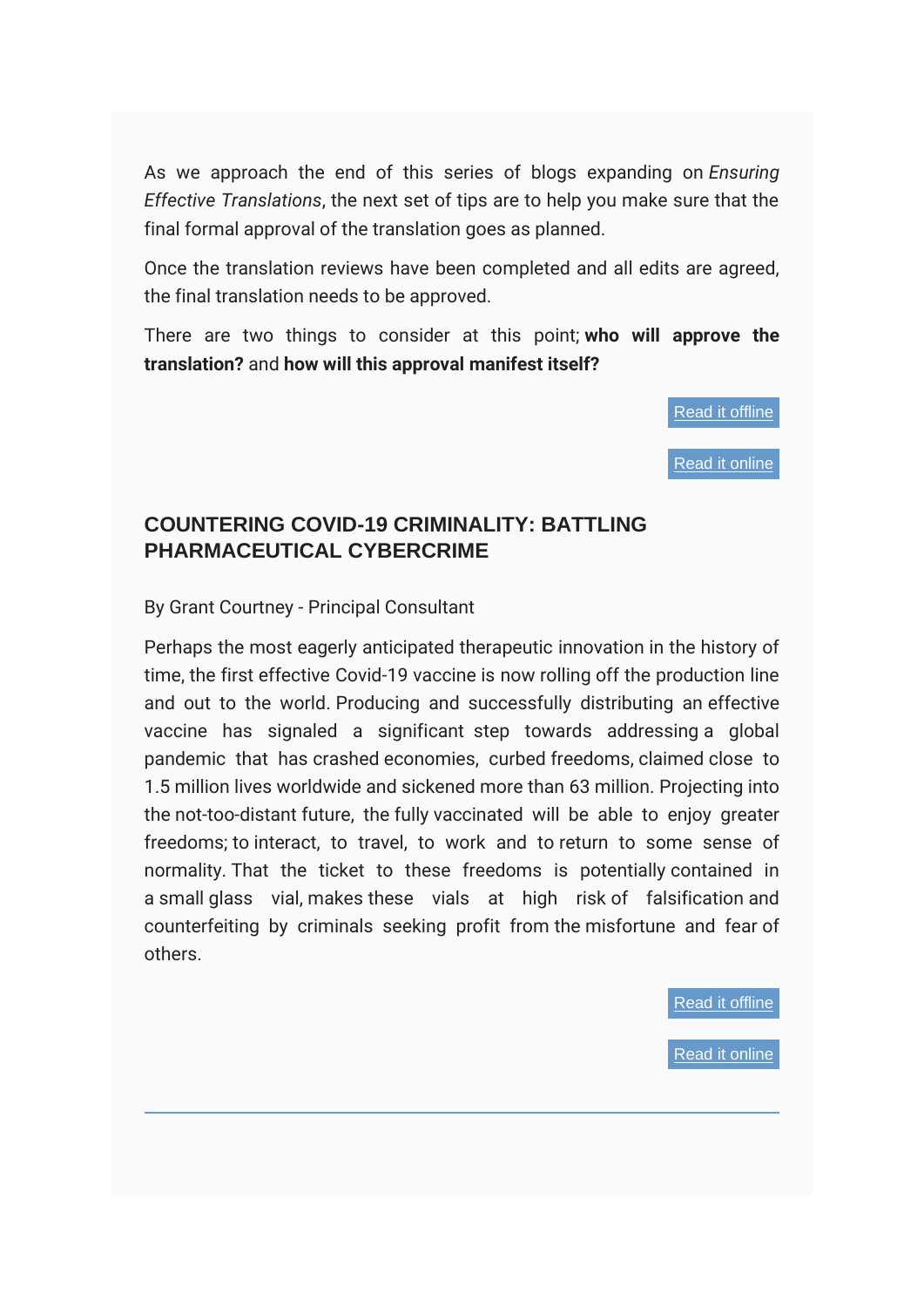# **Executive Briefing**



\_\_\_\_\_\_\_\_\_\_\_\_\_\_\_\_\_\_\_Be4ward

**Executive Briefing Avoiding the** supply risk from serialisation with CMOs



Be'4ward

# **Avoiding the supply risk from serialisation with CMOs**

# <span id="page-6-0"></span>**INTRODUCTION**

Stephen McIndoe Andrew Love

For many Pharma companies, the use of contract manufacturing organisations (CMOs) to package commercial product is an integral part of their supply chain. Indeed, for virtual companies, it may be the only way their products are packaged.

Serialisation legislation in the US, EU and many other countries means that, with out the successful and timely implementation and integration of CMO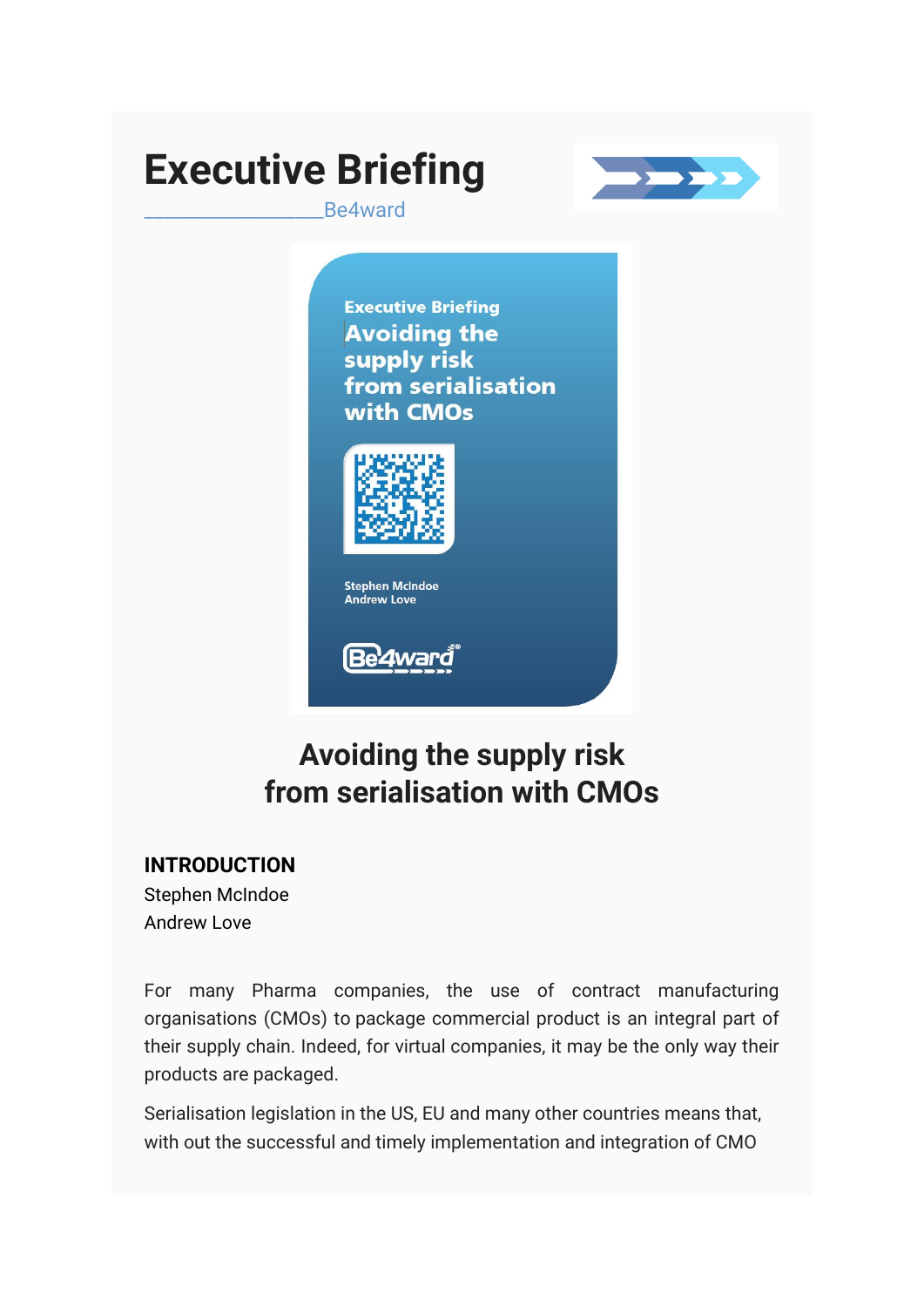serialisation capabilities, Pharma companies will no longer be able to supply product.

The complex, evolving, immature and increasingly resource constrained area of serialisation means that the risk of significant supply interruptions are high.

Be4ward has been implementing serialisation with Pharma companies and CMOs for many years. We have written this document to capture some of our learning throughout that journey and hope it will be useful to you, the reader.

- Key learning 1 Be realistic about the real flexibility the CMOs have
- Key learning 2 Be realistic about what CMOs are really going to pay for
- Key learning 3 Understand the CMO's decision making process
- Key learning 4 Be realistic about your CMOs view of your importance to them
- Key learning 5 Use risk management to focus resource application
- Key learning 6 Make sure you assess each CMOs capability and capacity to deliver
- Key learning 7 Make sure you have sufficient Plan Bs
- Key learning 8 Ensure you have a cross-functional team on this from day 1
- Key learning 9 Don't believe that the software vendors can sort this out for you
- Key learning 10 Standard ways of working are valuable, but only guidance for wise men
- Key learning 11 Make sure that there is enough of the right resource engaged on the problem
- Key learning 12 Make sure your internal RACI is clear
- Key learning 13 Make sure everyone understands how this is going to work
- Key learning 14 Ensure there is a clear data and messaging model in place
- Key learning 15 Ensure there are repeatable test protocols in place
- Key learning 16 Separate capability implementation from product cut-over
- Key learning 17 Treat this as a program (unless you only have one CMO)
- Key learning 18 Recognise and cater for ongoing change

# Read the **[Executive Briefing](https://mcusercontent.com/e26c7f2af713739ac392fa0ba/files/94303959-ba08-4724-9234-f299262dd141/Executive_Briefing_Avoiding_the_supply_risk_from_serialisation_with_CMOs_v6.pdf)** to learn more

[Read it offline](#page-12-0)

[Read it online](https://mcusercontent.com/e26c7f2af713739ac392fa0ba/files/94303959-ba08-4724-9234-f299262dd141/Executive_Briefing_Avoiding_the_supply_risk_from_serialisation_with_CMOs_v6.pdf)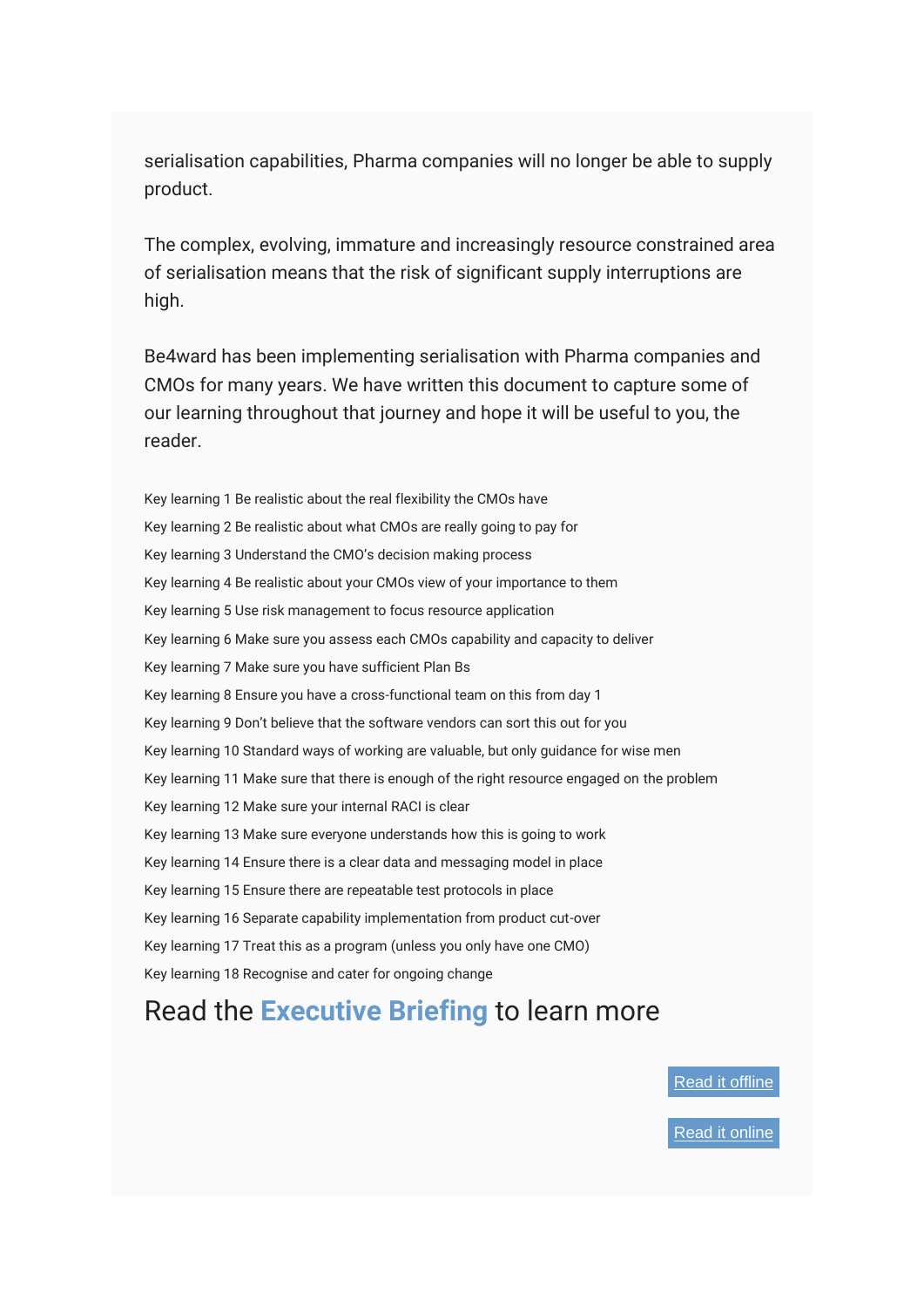<span id="page-8-0"></span>

\_\_\_\_\_\_\_\_\_\_\_\_\_\_\_\_\_\_\_Be4ward





# **US govt prepares for COVID-19 vaccine fraud surge**

By Securing Industry

With the first COVID-19 vaccines now nearing approval, the US government is preparing a crackdown on an anticipated spike in falsified and unauthorised medicines by fraudsters.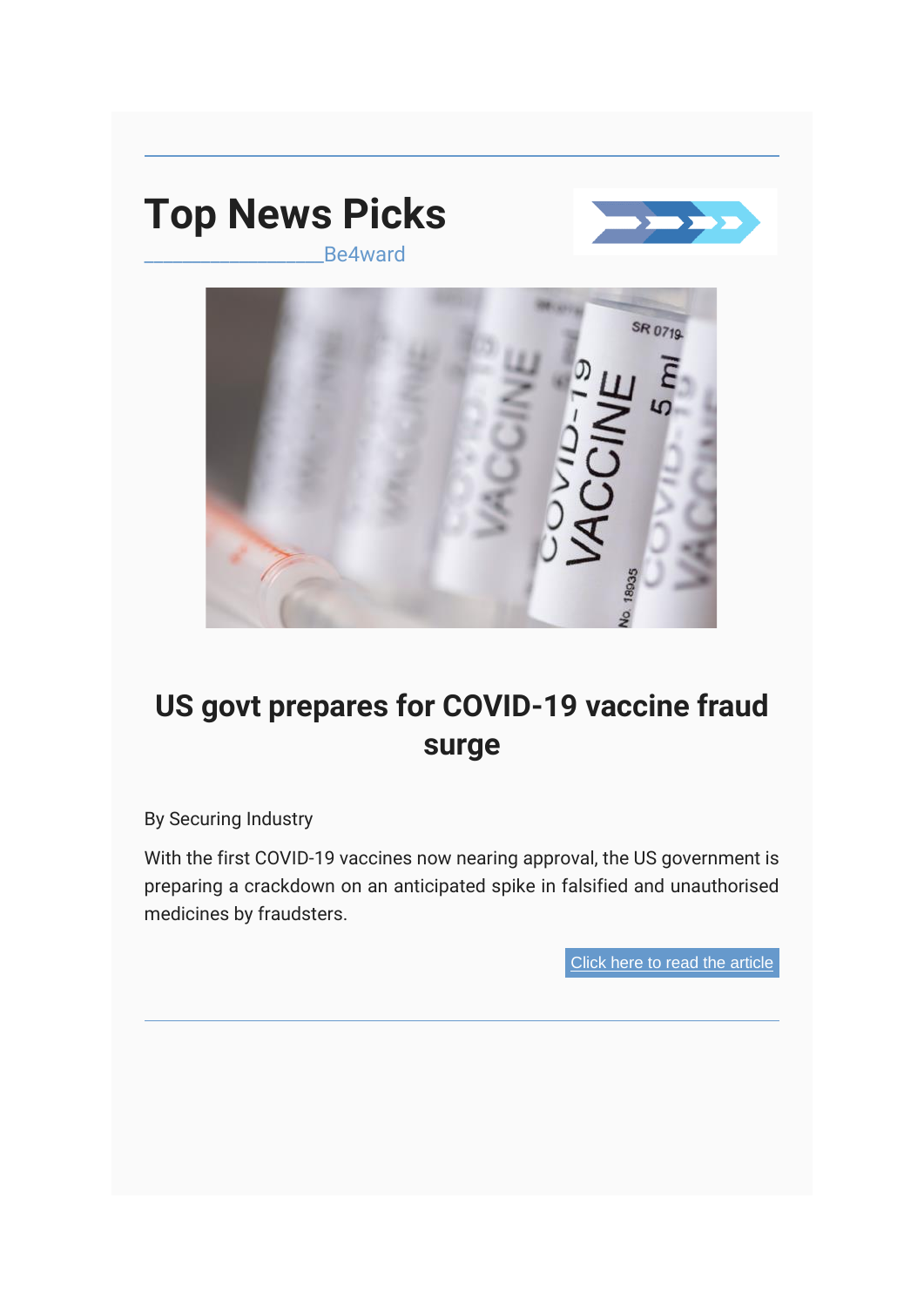

# **Companies are racing to build digital passports for people to prove they've had the Covid vaccine**

#### By [Kif Leswing](https://www.cnbc.com/kif-leswing/) for CNBC

People who get vaccinated against Covid-19 at Dodger Stadium leave with inoculation against the virus, a band-aid on their arm, and a CDC card with handwritten details such as when it was provided and which type of vaccine it was.

The CDC card is a tradition that goes back to the 1880s, when paper cards were first used to let students return to schools amid a smallpox outbreak.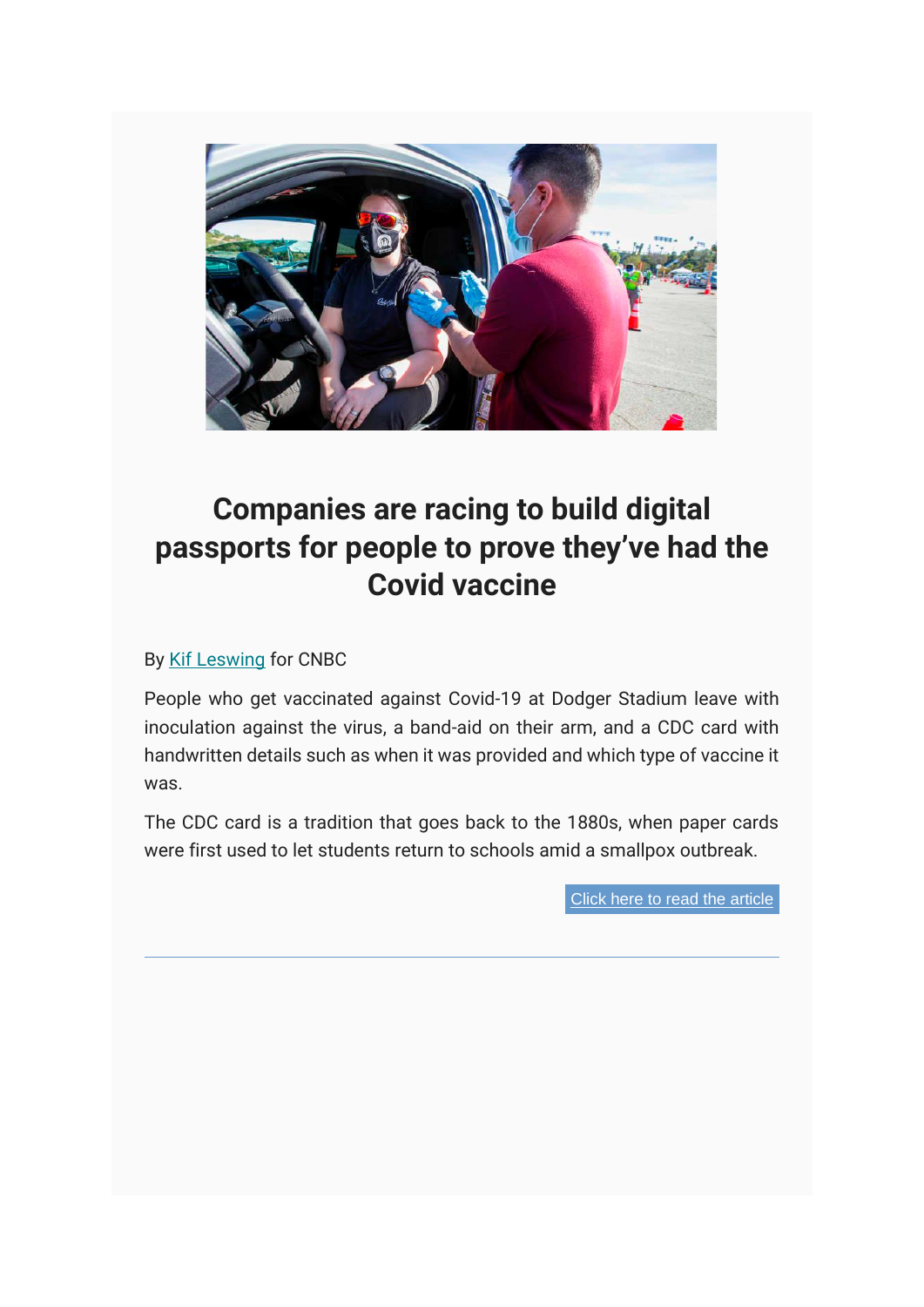

# **How COVID-19 Has Changed the Healthcare Supply Chain**

By [Denise Odenkirk](https://www.industryweek.com/home/contact/21151792/denise-odenkirk) for Industry Week

Data that supports forecasting, planning and collaboration allows manufacturers to get ahead of potential shortages well ahead of a crisis.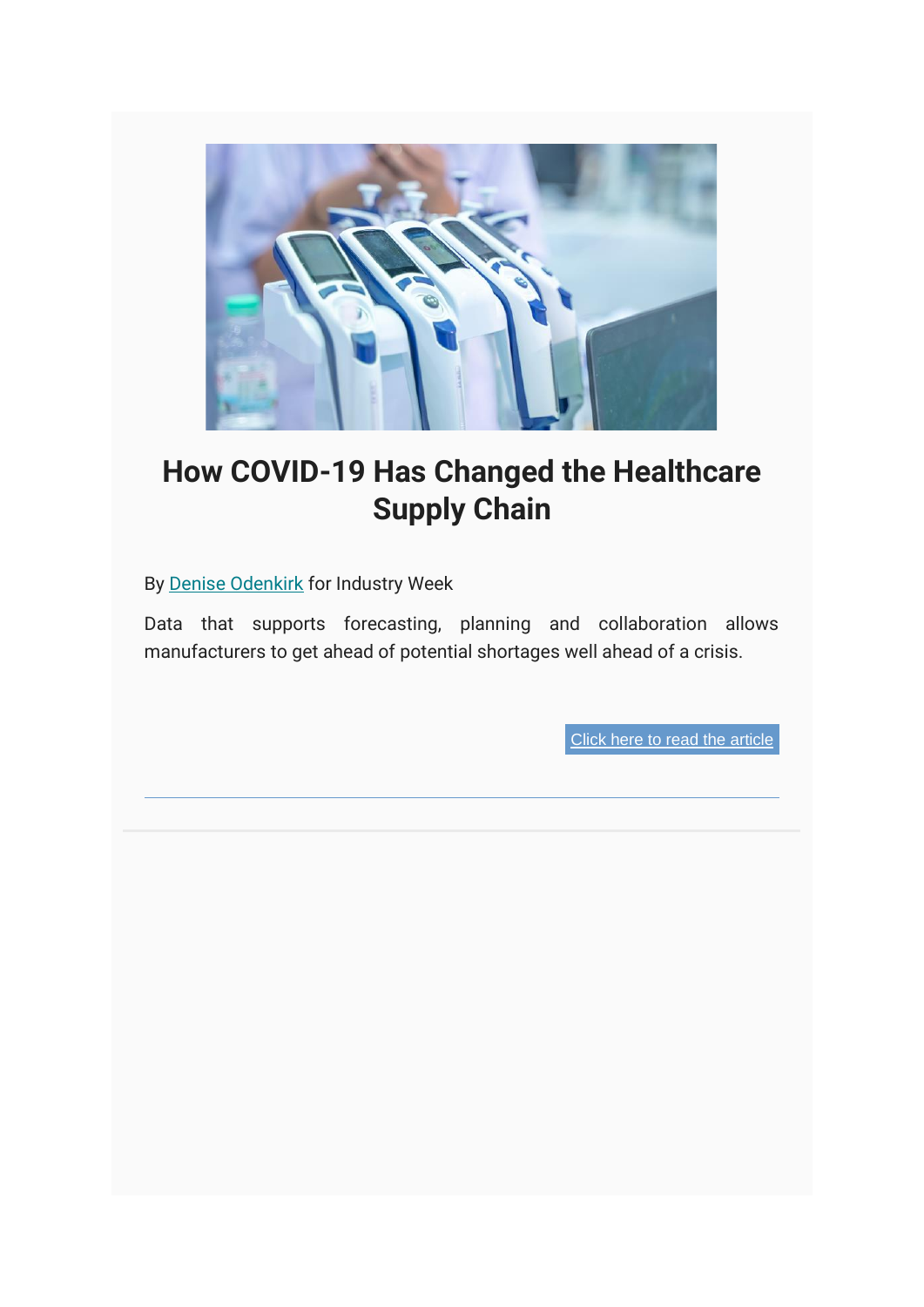

# **Covid-19 Vaccines, Vulnerable To Theft, Leave Healthcare Supply Chains Scrambling For Security**

By [Sharon Goldman](https://www.forbes.com/sites/sharongoldman/) for Forbes

With reports that Covid-19 vaccines are being stolen and sold on the black market, Tom Knight, CEO of Atlanta-based inventory visibility and analytics firm Invistics, says he saw this coming back in April 2020.

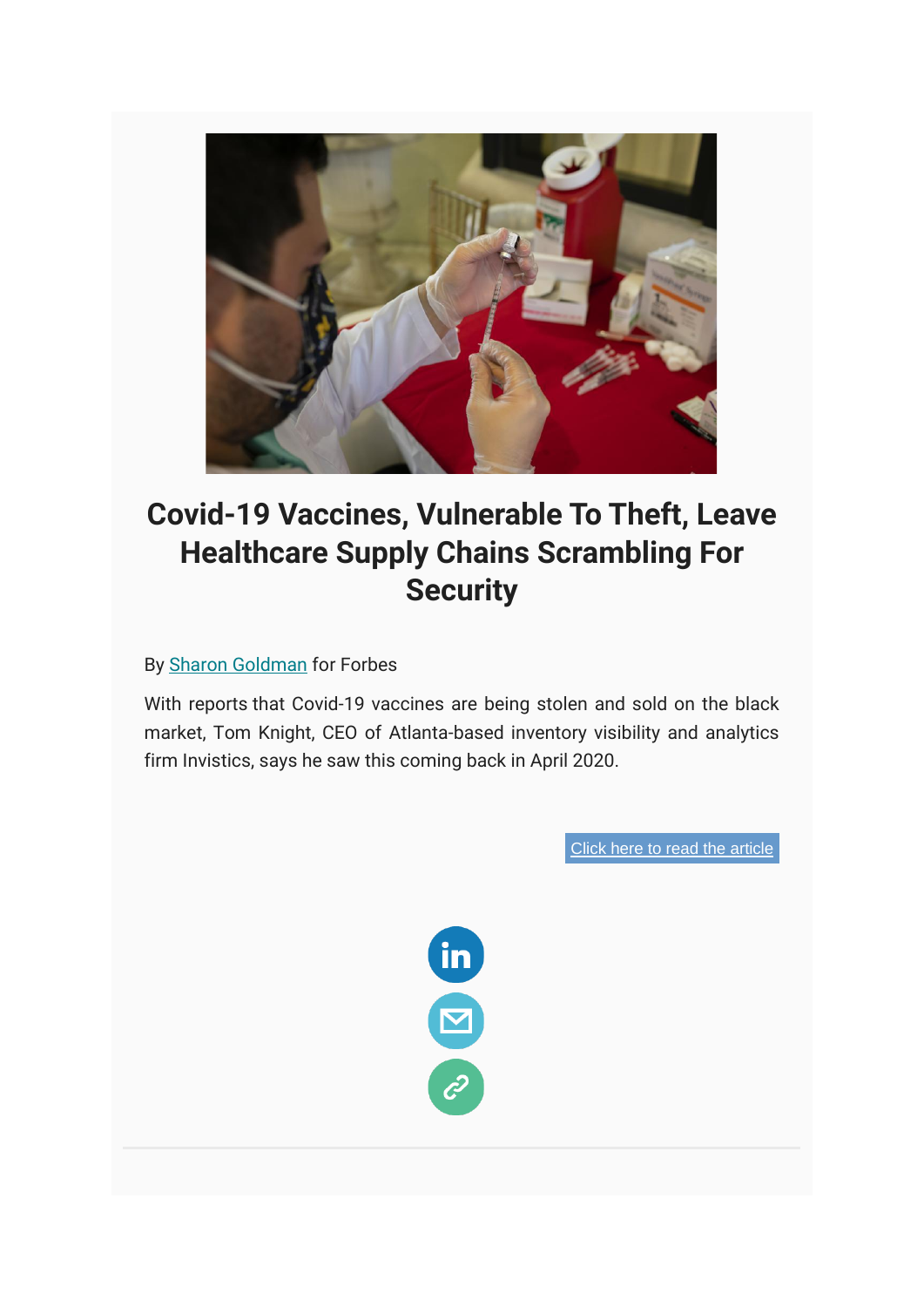# <span id="page-12-0"></span>**Executive Briefing:**



Read offline

# **Avoiding the supply risk from serialisation with CMOs**

# **INTRODUCTION**

Stephen McIndoe Andrew Love

For many Pharma companies, the use of contract manufacturing organisations (CMOs) to package commercial product is an integral part of their supply chain. Indeed, for virtual companies, it may be the only way their products are packaged.

Serialisation legislation in the US, EU and many other countries means that, with out the successful and timely implementation and integration of CMO serialisation capabilities, Pharma companies will no longer be able to supply product.

The complex, evolving, immature and increasingly resource constrained area of serialisation means that the risk of significant supply interruptions are high.

Be4ward has been implementing serialisation with Pharma companies and CMOs for many years. We have written this document to capture some of our learning throughout that journey and hope it will be useful to you, the reader.

### **Be4ward CMO serialisation integration services**

Be4ward provides consulting support to Pharma companies, CMOs and their other supply chain partners, to help them implement fit for purpose, integrated and timely serialisation solutions. We have a number of products targeted specifically at helping Pharma companies plan for, and manage, their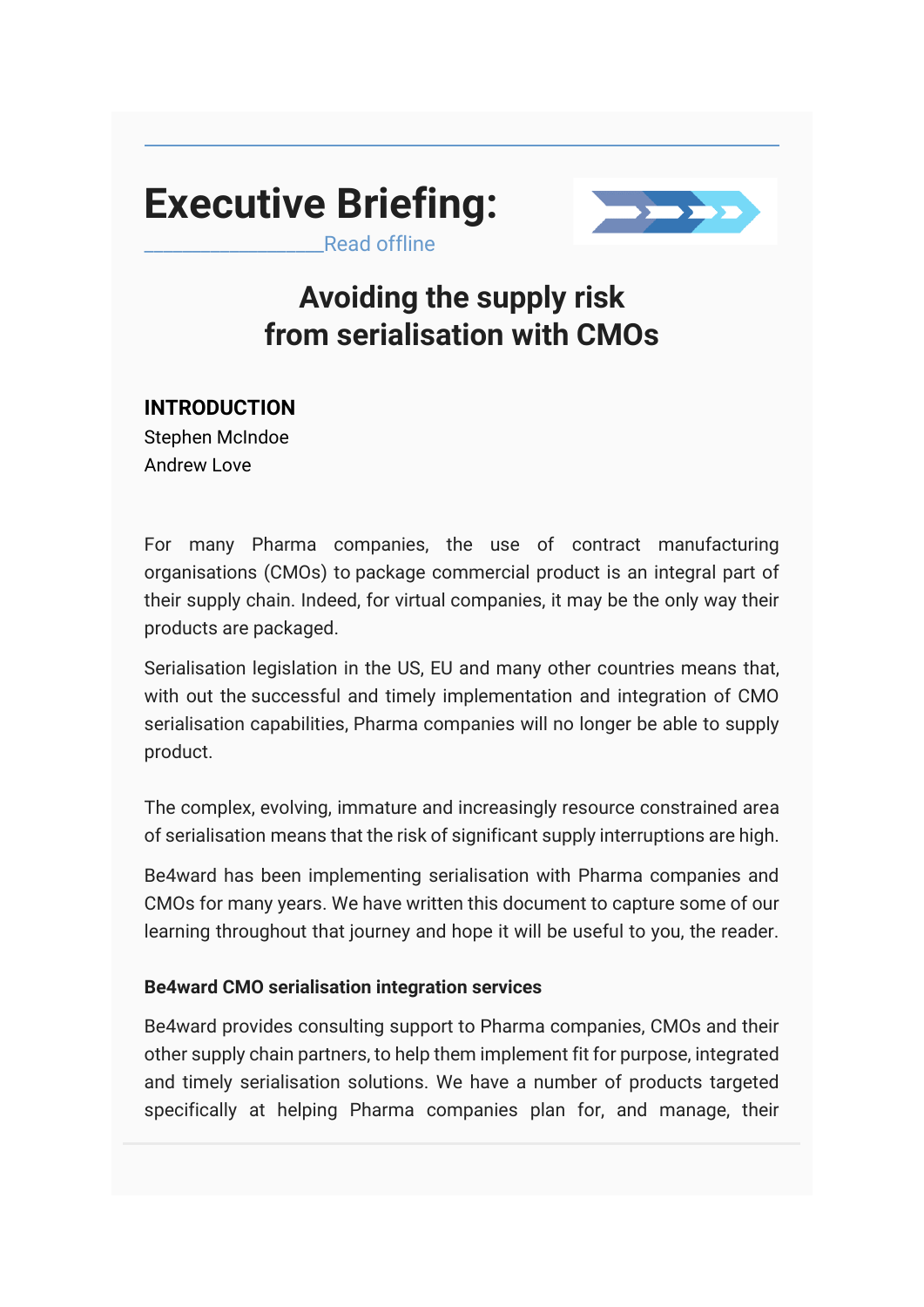integration programs. Our services help companies whether they are integrating one or many CMOs.

Our serialisation services targeted at CMO serialisation integration include:

### **Companies who have already started their CMO integration program**

#### **CMO Engagement Program Health Check**

A health check style audit of an existing CMO engagement program and plan to identify gaps and risks.

**Individual CMO Plan and Capability Assessment** A health check style audit of an individual CMO's implementation program/project to identify gaps and risks.

#### **Running a CMO Engagement Program**

Program, project, subject matter expert and validation support for the management and execution of a CMO engagement program.

#### **Companies who have not yet started their CMO integration program**

#### **CMO Interface facilitation and implementation validation**

Using the skills in the integration groups to focus on the issues and deliver interfaces with the least level of disruption.

#### **CMO Engagement Program Design**

Facilitating the design of a CMO engagement program with a cross functional team, including:

- Scope definition
- Activities and documentation requirements
- Program plan
- Program RACI and model CMO RACI
- Standard CMO engagement plan

**Key learnings 1: Be realistic about the real flexibility that CMOs have** CMOs, like all organisations, have many constraints, both internal and external, that limit what they can practically offer. It is all too easy for Pharma companies to assume that, as they are the customer, a CMO will be able and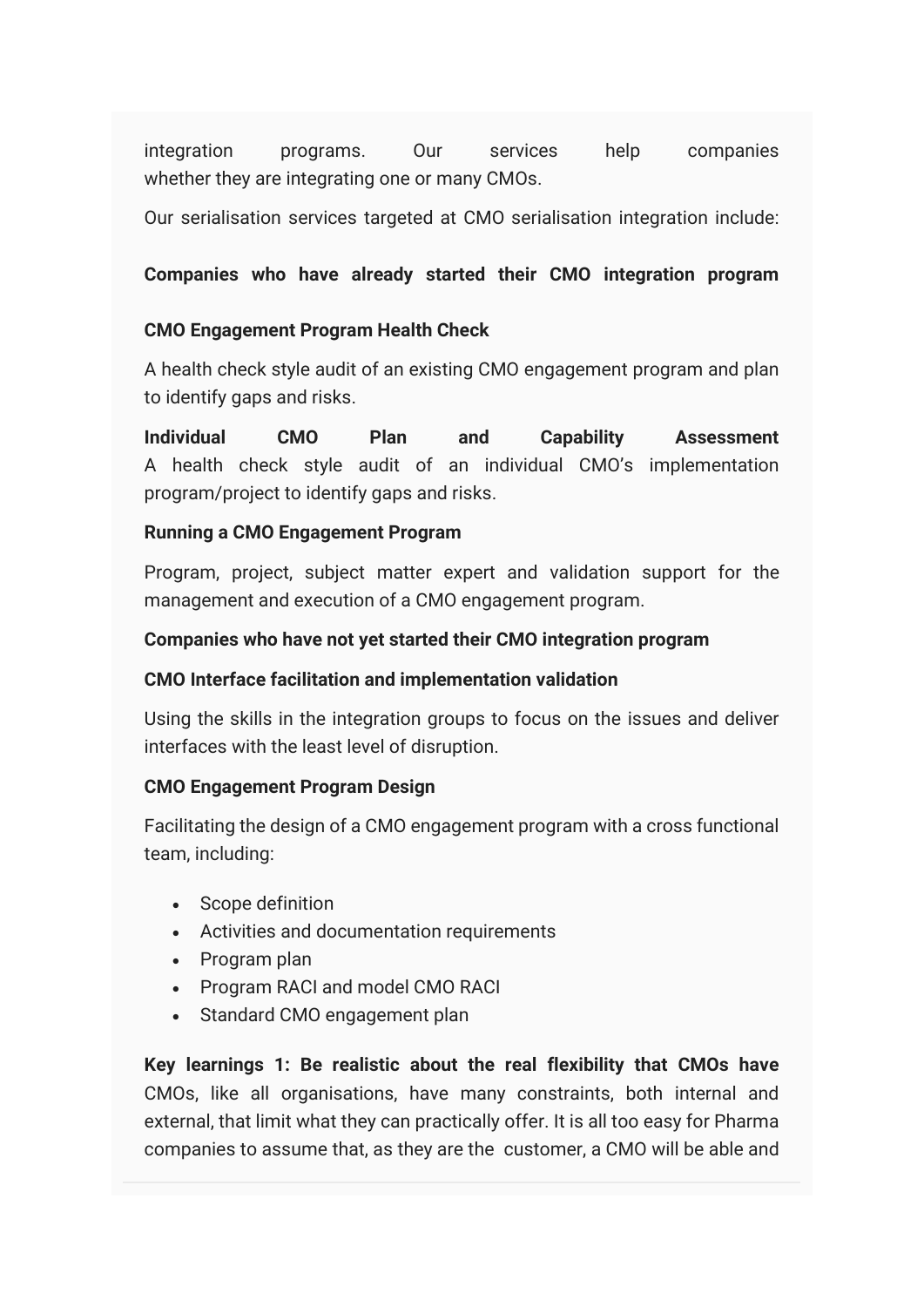willing to accommodate any requirement they have. Unfortunately, in the area of serialisation at least, this is not the case at all.

Serialisation is an immature area, with new and evolving legislation and standards. Equipment and information technology (IT) solutions are also evolving and maturing rapidly. Furthermore, the whole supply base is capacity constrained as the demand for equipment, IT systems and consulting services has outgrown the limited pool of skilled resource.

Most CMOs have to deal with many different customers and, from a serialisation perspective, must implement packaging line and IT capabilities and interface them to each of their customers. It is impractical for them to do this and achieve time, cost and quality customer requirements without some compromise.

This compromise often comes by the CMOs having to define a limited operating model, within which customers must conform, in order for the CMO to be able to effectively manage the situation. In many cases, the equipment and IT solutions they are using will impose constraints on them that they have no realistic way of avoiding in the current environment.

Therefore, rather than expecting CMOs to be infinitely flexible and customer serialisation requirements focussed, Pharma companies are probably better to assume they will have to adapt to a number of different and relatively inflexible CMO serialisation models.

**Key learnings 2: Be realistic about what CMOs are really going to pay for** CMOs are relatively low margin businesses when compared with most Pharma companies. Indeed, one could argue that this is due to the Pharma companies doing a good job of ensuring they only pay a reasonable price for the services they receive. Therefore, CMOs do not typically make the profit margins that would allow them to absorb the very significant costs of implementing serialisation.

We have seen a number of clients waste a lot of time and effort trying to negotiate for a CMO to absorb the cost of serialisation when, in reality, this was never going to be a practical option. CMOs may be able to fairly share the cost of serialisation between customers, but to absorb the costs is unrealistic in many cases.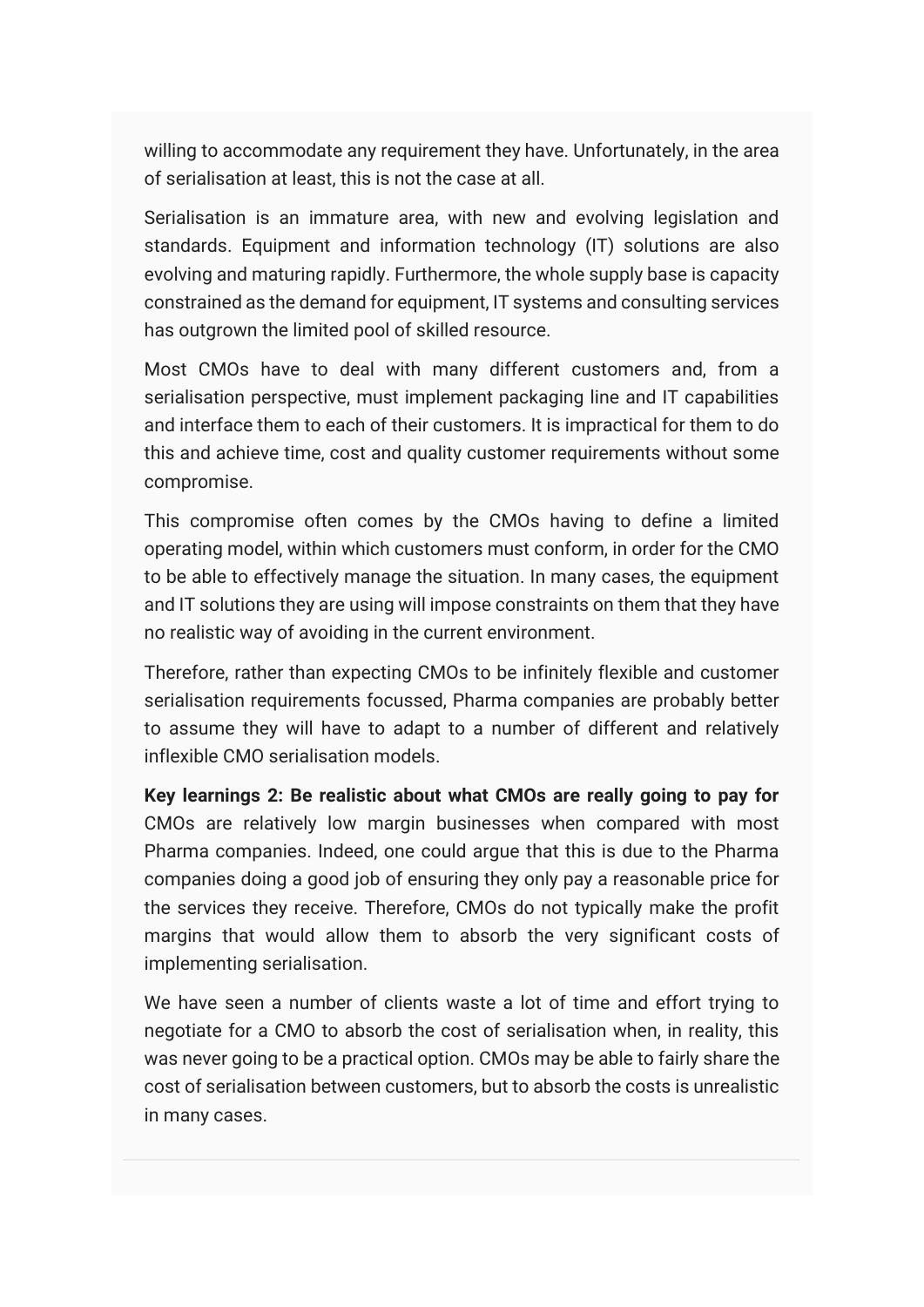Therefore, Pharma companies should budget to pick up their fair share of the CMO serialisation implementation and ongoing operation costs and negotiate with their CMOs accordingly.

**Key learnings 3: Understand the CMO's decision making process** Following on from our discussion about being realistic about what CMOs are going to pay for, Pharma companies also need to understand the key decision making processes within a CMO and how this will impact their own activities.

As an example, understanding the funding approval processes within a CMO can be key to ensuring a timely serialisation implementation. How a CMO makes its funding commitment decisions and what commitments they need from their customers along the way, should shape a Pharma company's engagement plan. All too often, a project will encounter unexpected and sometimes unexplained delays because the funding and commitment processes of the Pharma company and CMO are not aligned.

## **Key learnings 4: Be realistic about your CMOs view of your importance to them**

Pharma companies would all like to think that every CMO treats them as a critical and highly important customer. However, this is just not realistic for most Pharma : CMO relationships. Certainly, you may be in the fortunate position of being a priority customer for a small number of your CMOs, but it is unlikely to be the case for all of them.

This is particularly true if, as is sometimes the case, a CMO is in fact a Pharma company themselves. In this situation, there may be two issues playing against you as the customer:

- As a contract supply product, your supply is often low margin and low priority for the supplying Pharma company
- Pharma companies are typically not well set up, with respect to serialisation and often culturally, to service a model where they are the CMO, as this is different to a model to where they are the customer

Planning on the basis of a realistic expectation of the CMOs view of your business will help avoid unnecessary supply risks.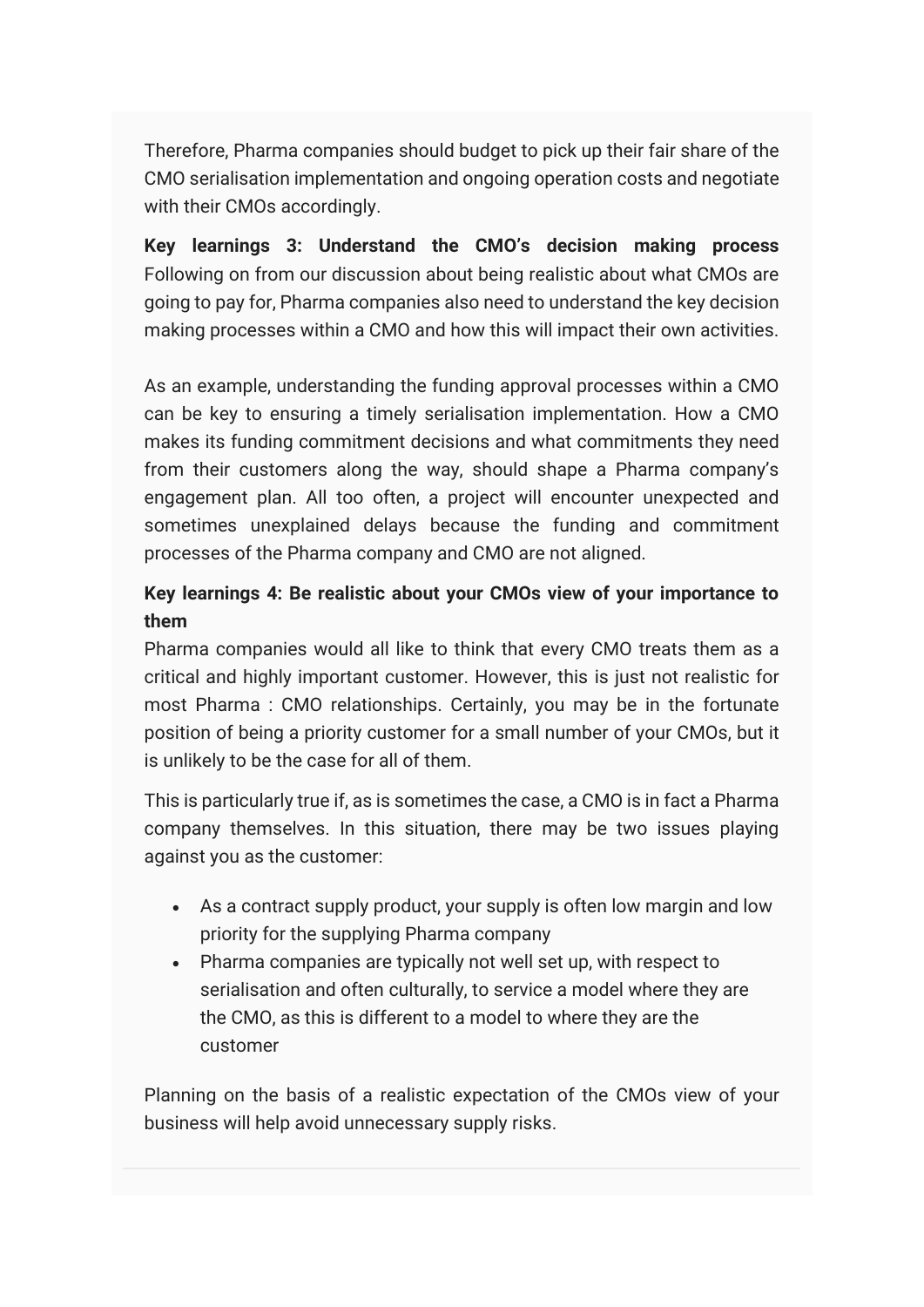**Key learnings 5 Use risk management to focus resource application** It is unlikely that you will have enough of the right resource to manage all CMOs in the same way and mitigate all risks entirely. Therefore, managing the portfolio of CMO integration projects using a risk based approach will give you an effective way to focus resource where it will pay the highest dividends.

Different companies will measure business risk in different ways, but the principle of applying most resource to mitigate the highest business risks is likely a sensible approach.

However, it must also be recognised that this approach comes with a downside. Such a focussing of resource will mean that some areas of the program will have a higher probability of some degree of failure. Management need to recognise this and work with their teams to ensure they understand where compromise is acceptable.

### **Key learnings 6: Make sure you assess each CMOs capability and capacity to deliver**

Our experience suggests that, just because a CMO claims they can deliver, the Pharma company customer should not take this at face value, unless failure does not matter in the bigger scheme of supply risks.

The majority of CMOs are stretched to achieve serialisation and are relying, in a large part, on the same over stretched supplier base as everyone else.

Furthermore, CMOs, being lower margin businesses than the typical Pharma company, are run much leaner than the typical Pharma company. This typically exposes Pharma companies to delivery risk levels that may not be acceptable to them.

An assessment of any CMOs likely ability to deliver can be made to help understand this risk and actively decide if and how to mitigate it. Areas of assessment can include:

### **Key learnings 7: Make sure you have sufficient Plan Bs**

Given the immature and evolving nature of serialisation and the over-stretched supply base, things are undoubtedly going to go wrong.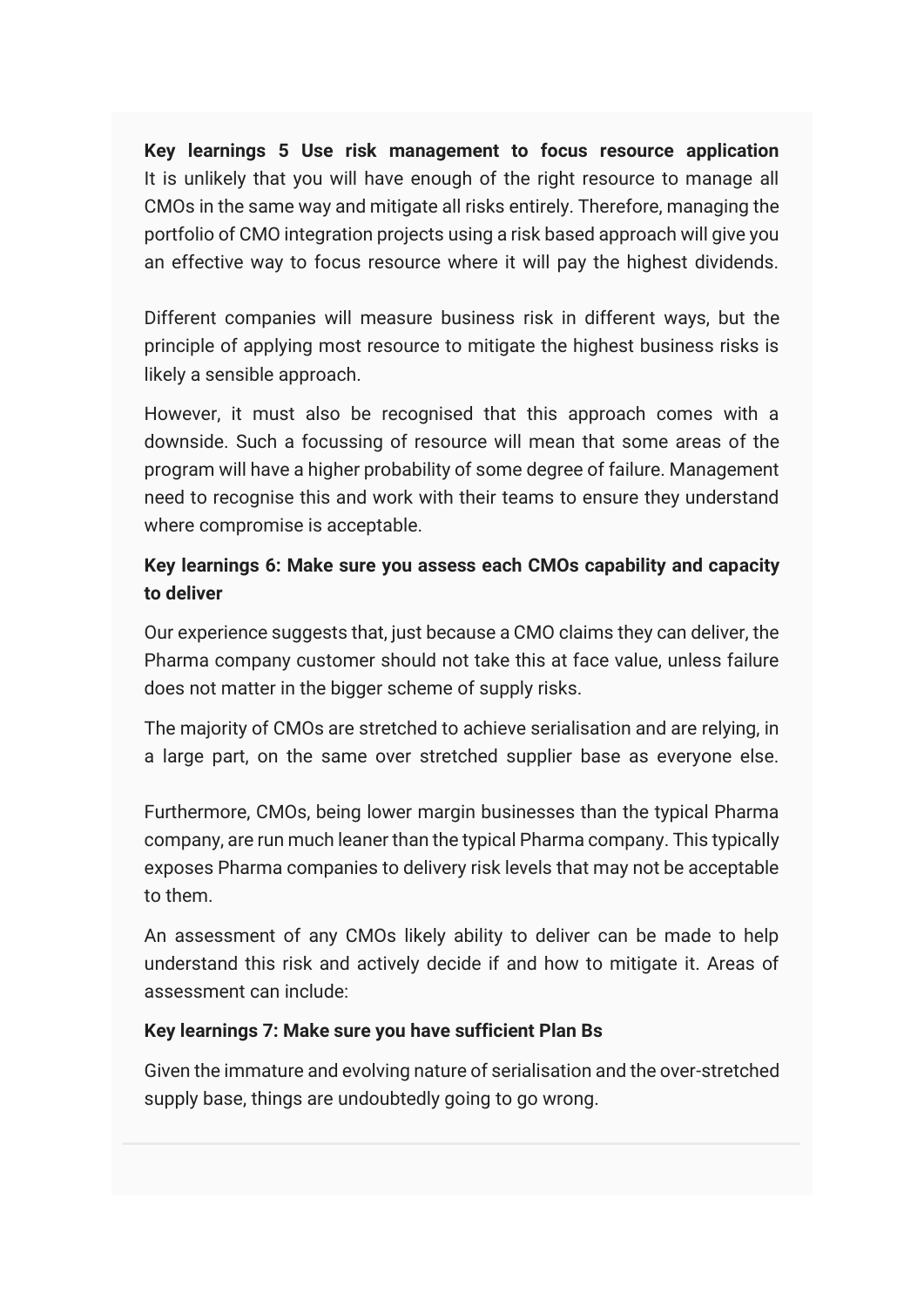Any successful CMO implementation program is going to rely on one or more alternative solutions in order to get to the finish line successfully. Some of these alternatives will likely be tactical in nature and require subsequent projects to make them good.

A Pharma company would be well advised to plan key mitigation options ahead of time, as these may require specific capabilities being put in place ahead of time.

Furthermore, there needs to be a clear and timely decision process in place to trigger the implementation of any 'Plan B', adapt plans and redeploy resources accordingly.

**Key learnings 8: Ensure you have a cross-functional team on this from day 1** There are lots of inter-dependant decisions to be made and multi-functional activities which need to be done for any single CMO implementation to be successful. This is a cross-functional activity, typically including representatives from a number of groups, including:

- External manufacturing
- Serialisation
- Key serialisation vendors
- Packaging engineering and technology
- Supply chain management and planning
- Regulatory affairs and artwork management
- Quality
- IT Technical to create/manage technical interfaces
- Computer system validation
- Procurement and legal
- Finance

Making sure that all these stakeholder groups within your organisation are engaged early, understand their role and the resource levels that will be required is key to success.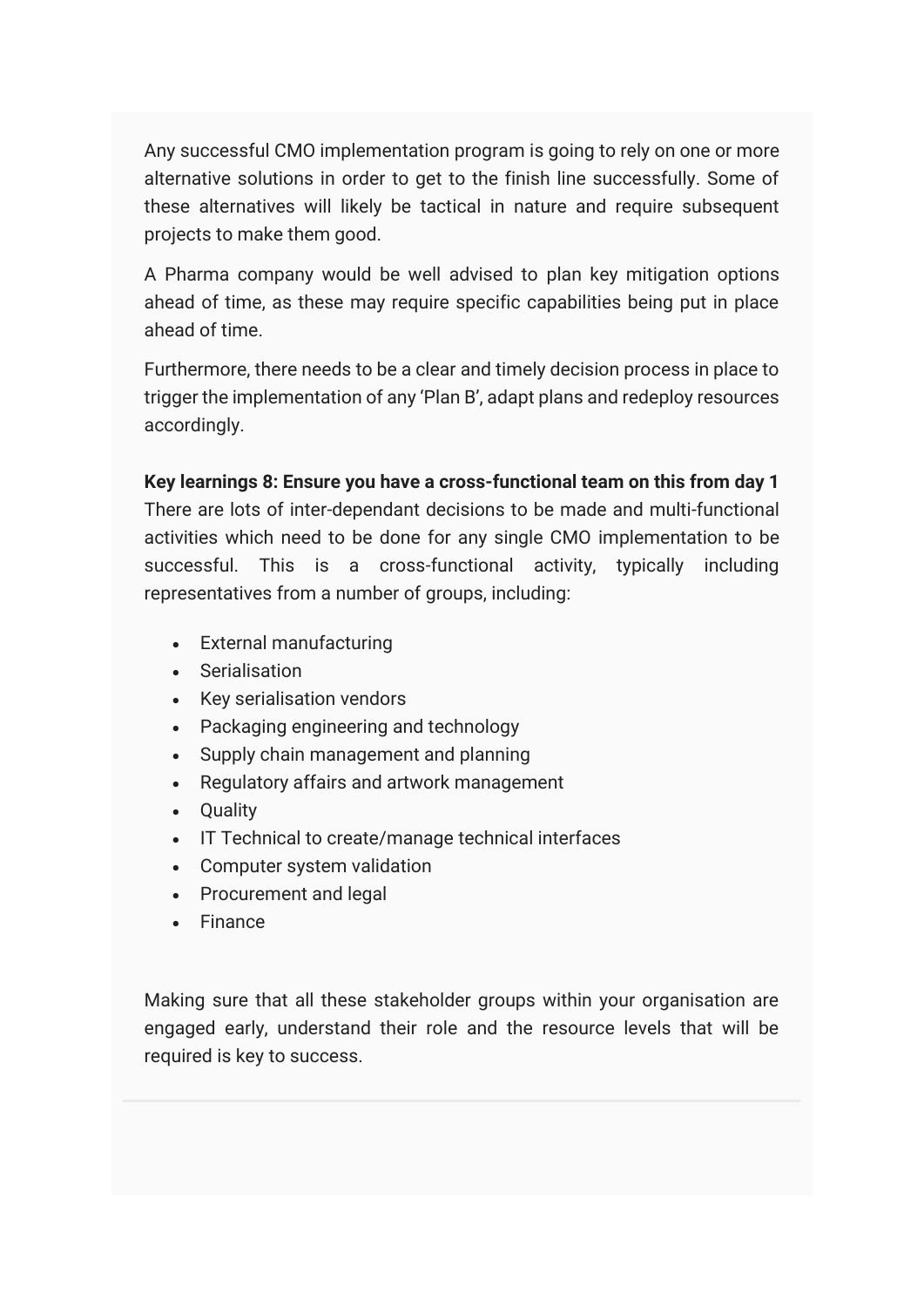Then, for each individual CMO integration project, the identification of the cross functional teams from each organisation need to be agreed, as well as how they will effectively communicate with each other.

## **Key learnings 9: Don't believe that the software vendors can sort this out for you**

One of the things that must be done for serialisation to be successful is the interfacing of two or more IT systems. Your serialisation system(s) must talk to each CMO's system(s) in near real time.

As part of their sales 'promise', the enterprise (Level 4/5) serialisation system vendors may lead you, or members of your team, to believe that they manage the whole CMO integration process for you. Whilst your system vendor undoubtedly plays an instrumental role in making the system interface(s) happen, the scope of any one CMO integration is far more than just connecting two IT systems. Often the interface will need additional master data to be exchanged you need to understand and agree any master data impacts.

Furthermore, even if the scope was just limited to connecting two IT systems, the decisions that go in to the underlying business processes and information passed between the systems has implications far beyond IT alone.

## **Key learnings 10: Standard ways of working are valuable, but only guidance for wise men**

Given that there is a significant amount of repeat work involved with integrating multiple CMOs, there is no doubt that having a standard, templated model for the way in which you intend to deal with each CMO is an excellent starting point.

However, given that each company involved in this endeavour has their own set of external and internal constraints, the actual way of working with each CMO needs to be adapted to suit the particular situation. The project teams need to recognise this and tailor ways of working and plans to deliver the best compromise for all involved.

In our experience the discussions between CMO and customers need clear leadership to make sure that you have the right person leading the discussions.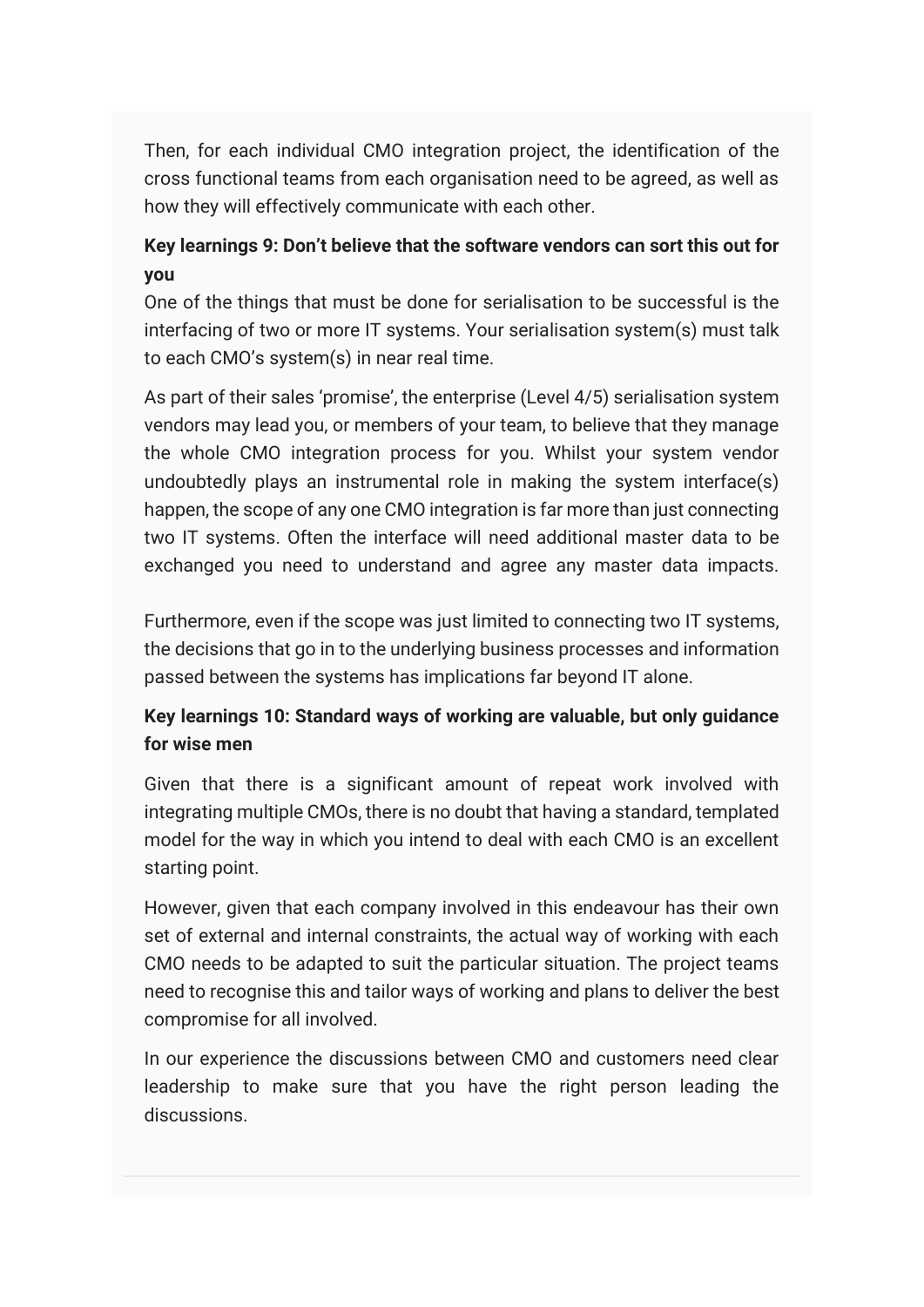## **Key learnings 11: Make sure that there is enough of the right resource engaged on the problem**

Projects are only successful if there is enough of the right resource available at the right time. Serialisation is certainly no different.

Furthermore, because of the different organisations involved in each CMO integration and the immature and evolving nature of serialisation, it is likely that repeat activity will show some improvement in efficiency, however, perhaps not as much improvement as might otherwise be expected.

The other significant issue with serialisation over the next few years is the fact that the experienced serialisation resources and the equipment and IT system vendors will be highly stretched to meet the demand.

#### **Key learnings 12: Make sure your internal RACI is clear**

For the purposes of this discussion, by RACI we mean ensuring that everyone understands who has: Accountability, to make sure a decision happens; Responsibility for doing the work; those who must be Consulted before decisions can be taken and finally, those that must be Informed when a decision has has been taken.

There have been many years of industry practice and often internal experience to agree how the typical external supply decisions are made and captured. Serialisation is an area where everyone is learning as they go along and therefore, there is no commonly understood 'playbook'.

Decisions associated with a serialisation integration will fall in to a number of areas, including:

- Relationship and contractual
- Serialisation design
- Quality and validation
- Implementation timing and coordination
- Funding

Furthermore, serialisation tends to fail in the details, as several IT systems need to be connected in near-real-time. As experience with IT probably tells you, if the details are not exactly correct, then such connections simply do not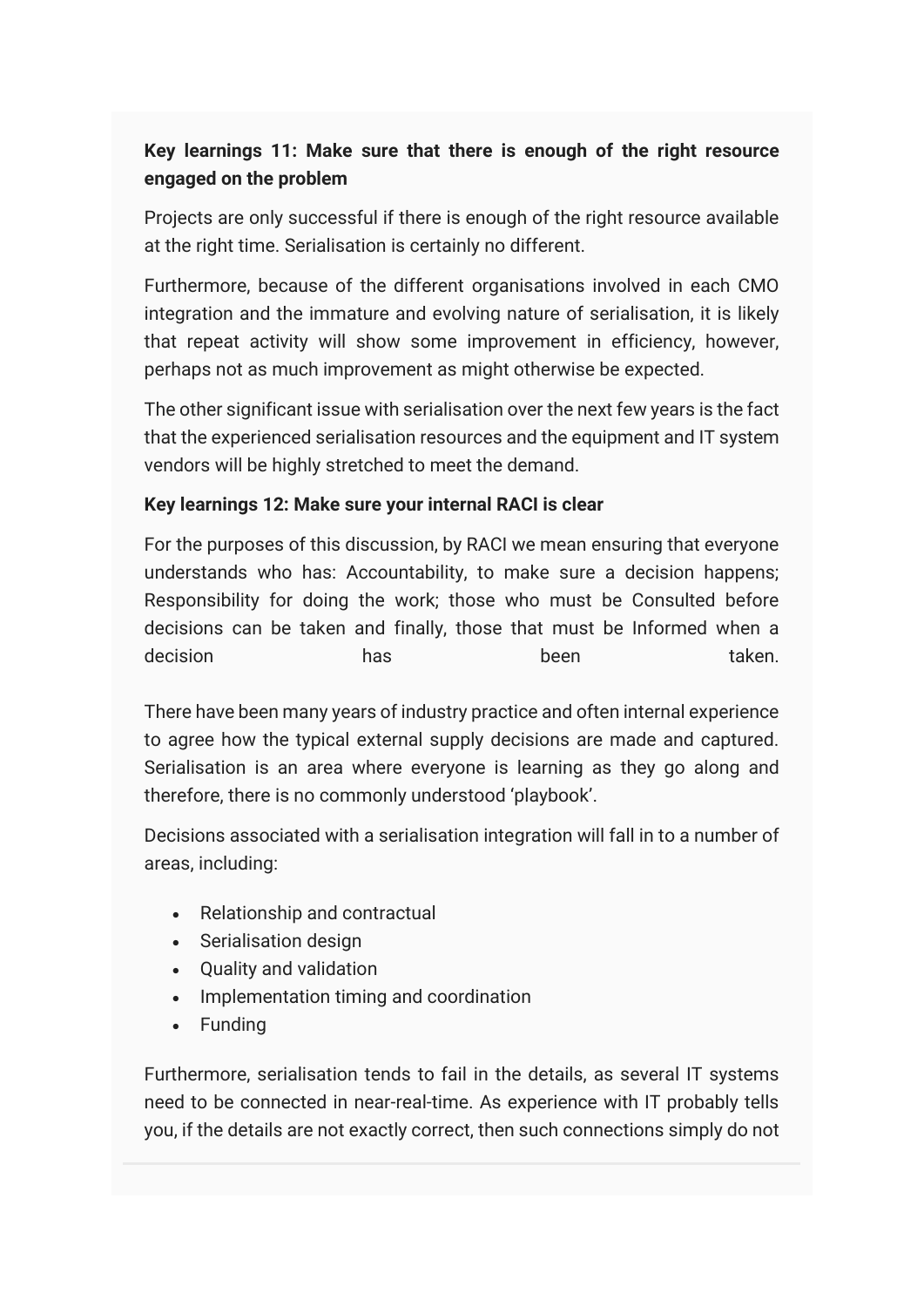work.

This is a new area, so sorting out the RACI for decisions in a way that ensures the overall impact of any individual decision is understood and agreed is key to success. Often the team will include two 3rd party software suppliers  $-$  the customers and the CMO  $-$  it is critical that these resources are identified in the RACI.

### **Key learnings 13: Make sure everyone understands how this is going to work**

As with all projects, there are two principle aspects of a CMO integration that need to be worked out:

- $\bullet$  How is the end-to-end final result going to work  $-$  the 'To-Be' design.
- How are the team going to get from where they are to the end result  $$ the Project design.

An example of a critical area would be the integration of your quality system to those in each of your CMOs.

A small number of key individuals in any project need to understand how both aspects are going to work. All too often, we see situations where nobody understands the overall picture at a sufficient level of detail, but many members of the team can identify unresolved issues. In these cases, projects typically fail, or at best, are late and over budget.

**Key learnings 14: Ensure there is a clear data and messaging model in place** Ultimately, serialisation is about maintaining an information view of what is happening in the physical [product packaging, movement and consumption] supply chain. Furthermore, this information typically needs to be shared across several locations, organisations and IT systems to work correctly.

To work at all, this information and the way it is communicated needs to be entirely consistent to the finest level of detail across the end-to-end supply chain. This is not to say that individual data items or message methods need to be exactly the same across the end-to-end supply chain, as the likes of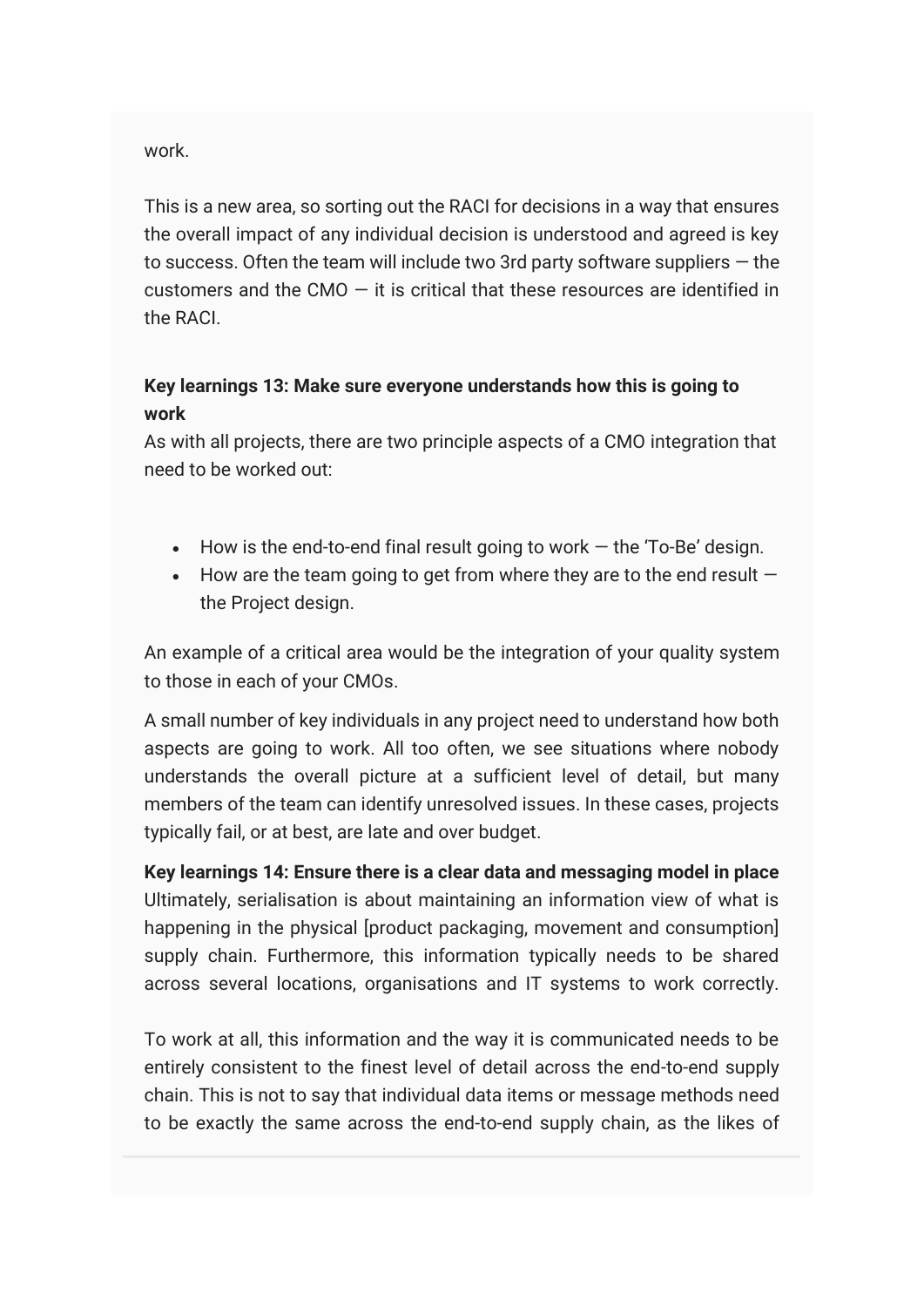middleware can accommodate a degree of data and message format transformation. However, in order for this transformation to work successfully, the underlying data needs to be consistent and transformable using simple rules, across the end-to-end supply chain.

Unfortunately, whilst standards exist for a significant portion of these information and messaging requirements, several issues arise, including:

- Legislation requirements that are not all consistent across countries.
- Standards, when applicable, that do not cover the full scope of the problem.
- Standards, where they exist, that sometimes leave many options as to how specific processes and information communication can be done.
- Different equipment and IT solutions that have different constraints placed on the way in which information can be represented and communicated. This is particularly true in the relatively immature area of serialisation.

Therefore, defining an organisation's data and information communication model across their part of the end-to-end supply chain can help considerably in understanding inconsistencies and designing effective solutions in a timely manner.

**Key learnings 15: Ensure there are repeatable test protocols in place** Not only are there many system connections and product implementations to perform in a typical serialisation program, but there are also many changes that will be needed along the way as well.

There are not only many systems involved, but each of these systems will typically have a number of environments through which any changes need to be propagated, e.g. development, testing and production environments.

Given the relatively immature nature of serialisation and the over-stretched nature of the supply base, the opportunities for error in coordinating all these changes is plentiful.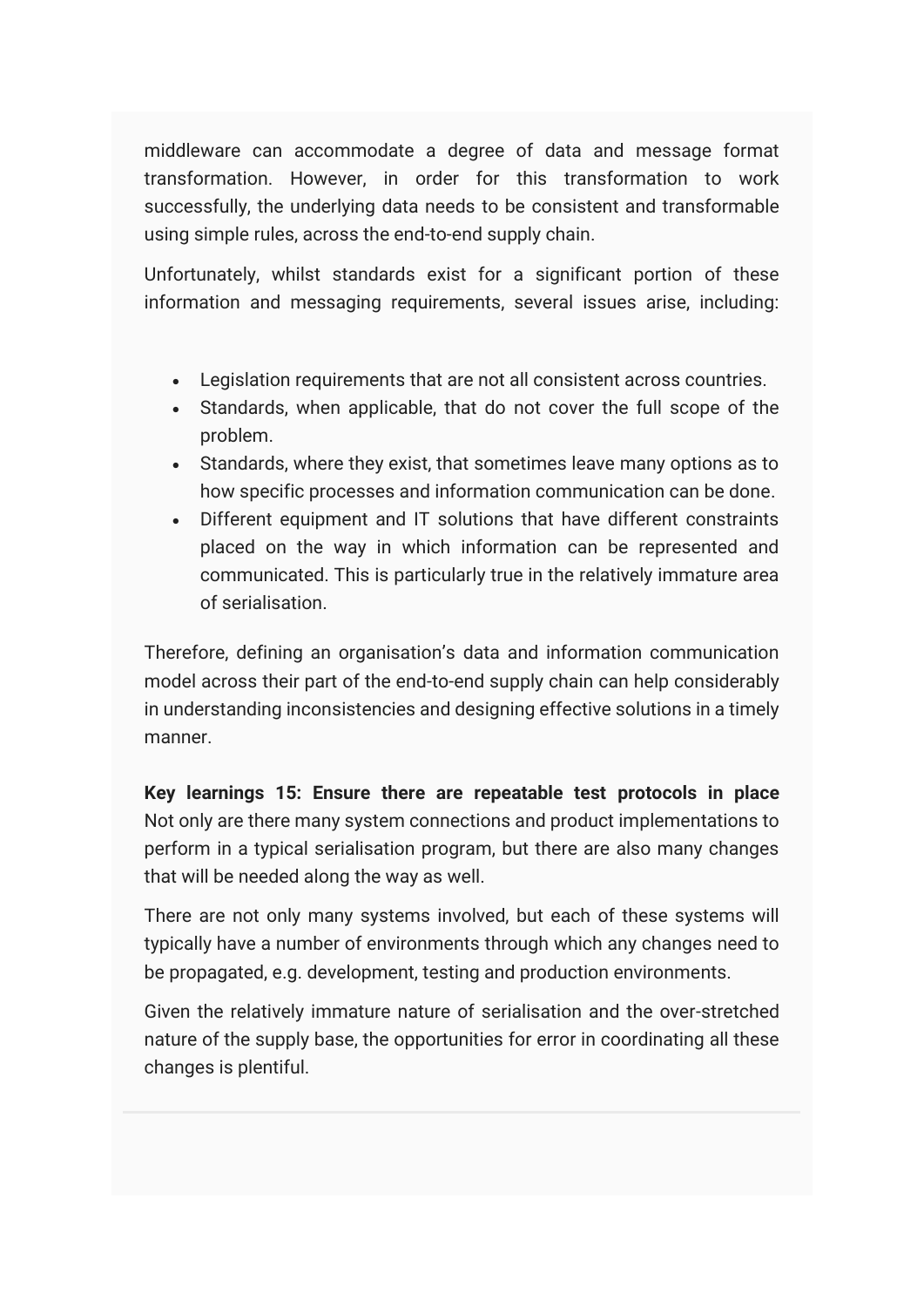The use of standard test protocols can go a long way to ensure that not only new changes function correctly, but also to ensure that any changes do not have unintended effects.

**Key learnings 16: Separate capability implementation from product cut-over** For many organisations, there are many individual products that need to be serialised, but a much smaller number of capabilities (e.g. packing lines, CMOs, 3PLs) that need to be serialisation enabled.

Furthermore, organisations are normally well set up for implementing packaging changes on products and recognise that this, in itself, is a relatively complicated coordination activity of many moving parts.

On the other hand, serialisation capability implementation is typically the realm of the serialisation program/project teams, with an emphasis on oneoff changes to significant capabilities and establishing new organisation and systems integrations. This would typically include any changes to the ongoing pack change implementation processes in an organisation.

Once these new capabilities have been established, implementing the individual pack changes should be very much 'business as usual' for an organisation, typically managed and coordinated from the supply chain and planning teams in an organisation.

It can be very effective to divide the responsibilities for serialisation capability implementation and subsequent individual pack change serialisation cut-over to different teams. This frees the serialisation capability implementation to focus on what they should be good at, whilst leaving the individual pack change implementation activity to the existing teams in the business who best know how to do this. It can also serve to ease some of the political tensions that are often seen in serialisation programs at this organisational interface.

**Key learnings 17: Treat this as a program (unless you only have one CMO)** Each specific CMO integration will be different in a number of ways, as each CMO is a unique organisation, with its own:

Governance

Organisation and people

Serialisation solutions and vendors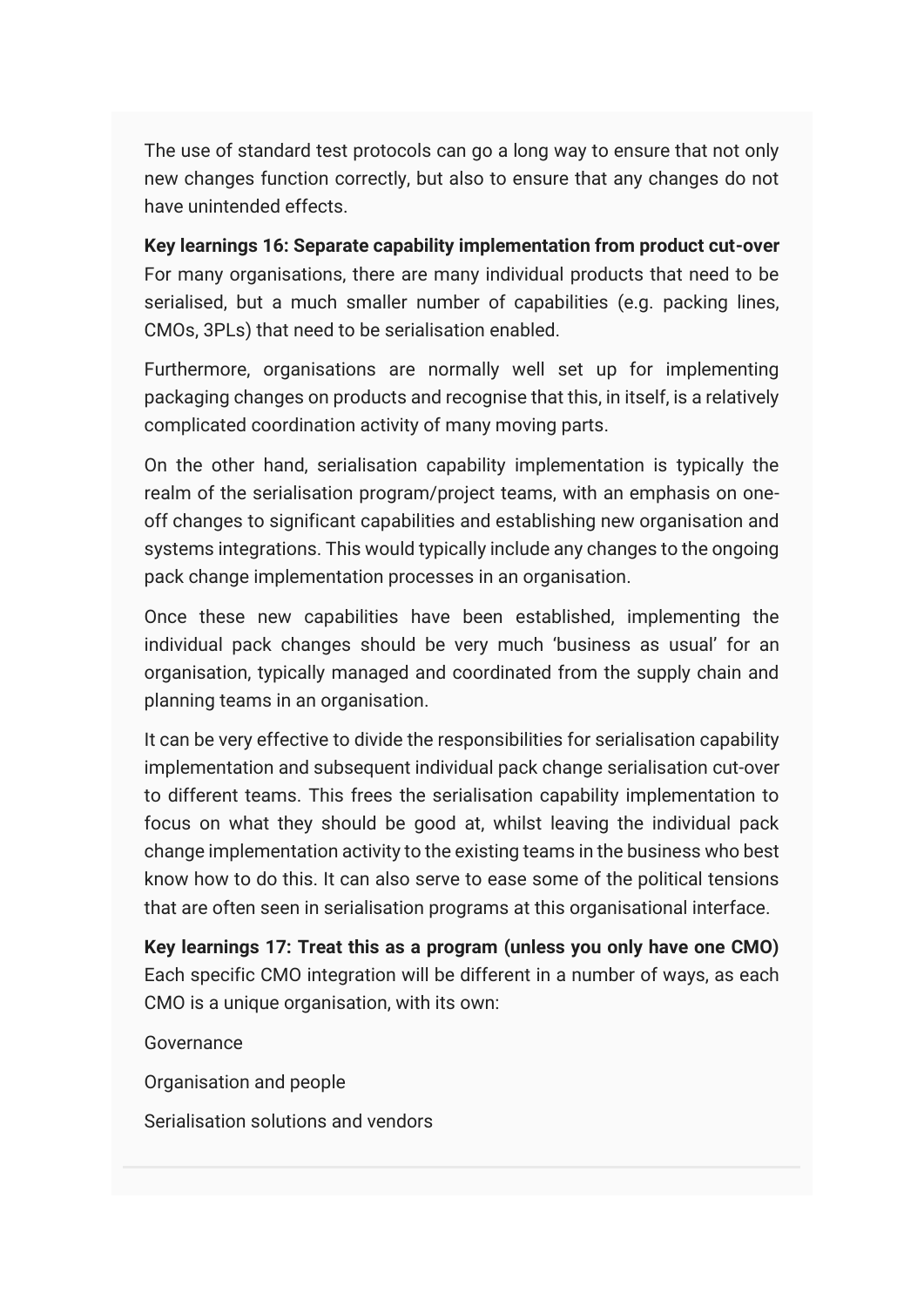Quality system(s) Contractual and finance requirements Timelines and constraints Culture

Therefore, each implementation is at least one project, if not several, if a phased implementation is required.

Therefore, it is sensible to treat the overall CMO integration activity as a program, ensuring that the appropriate level of program management capabilities are applied to the problem.

Furthermore, successful programs tend to be those that recognise that program management skills are distinct and different to project management skills.

### **Key learnings 18: Recognise and cater for ongoing change**

There are many reasons in the serialisation area, why what is implemented initially will need to be changed over time. Examples of these change drivers include, but are not limited to:

- Changing legislation and standards
- Changing product portfolio
- Changing product supply chains
- Changing or evolving supply chain partner capabilities

Any serialisation program therefore needs to recognise these drivers, and have a way to understand and manage their impact and adapt accordingly.

#### **About Be4ward**

Be4ward helps Pharmaceutical, Biotech and other Healthcare companies and their supply base to improve patient safety and drive additional value from their product range. They do this through a range of products and consulting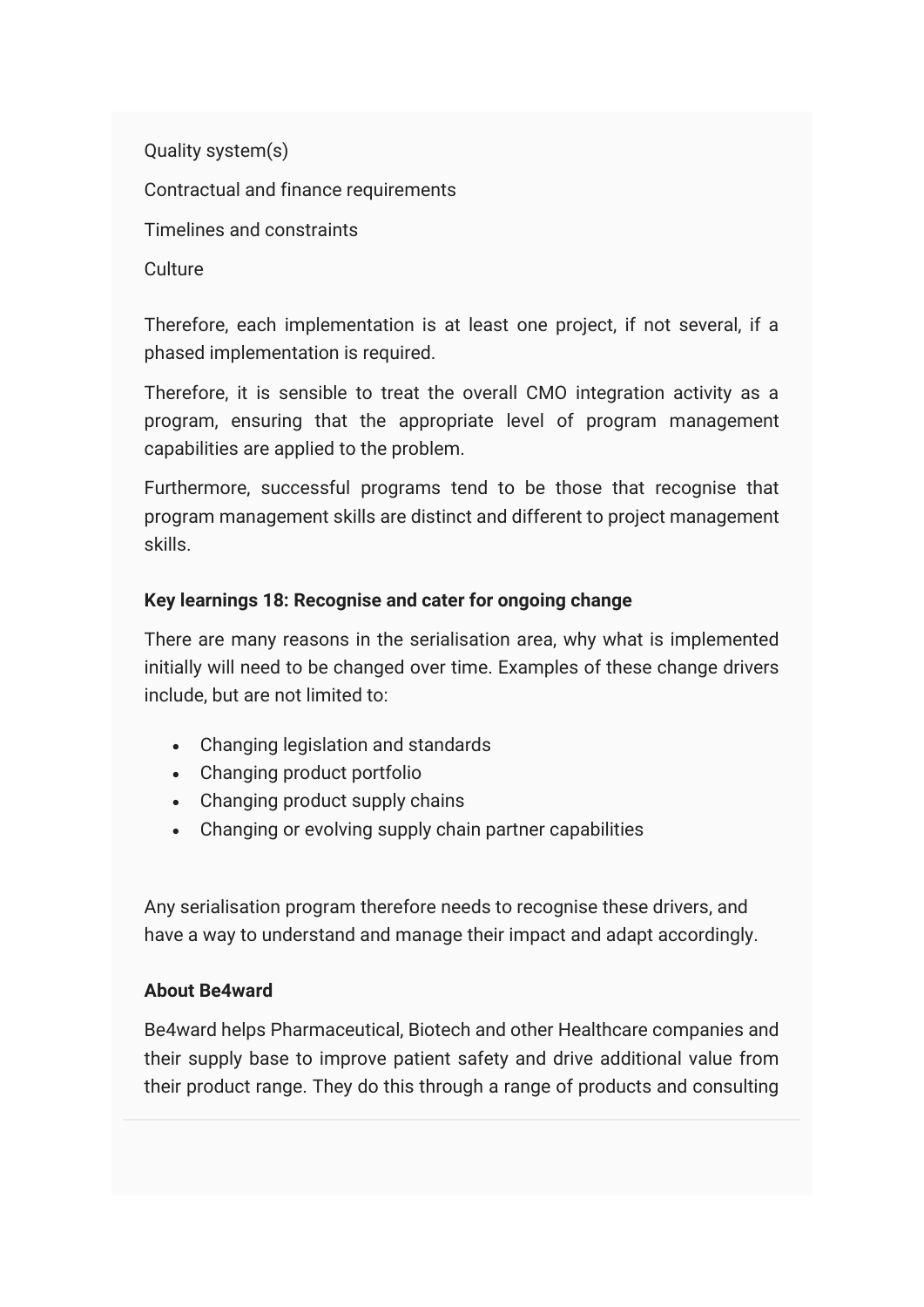services.

Visit us at [www.be4ward.com](http://www.be4ward.com/) or contact us at [enquiries@be4ward.com.](mailto:enquiries@be4ward.com)

[Read it online](https://mcusercontent.com/e26c7f2af713739ac392fa0ba/files/94303959-ba08-4724-9234-f299262dd141/Executive_Briefing_Avoiding_the_supply_risk_from_serialisation_with_CMOs_v6.pdf)





# <span id="page-24-0"></span>**ENSURING EFFECTIVE TRANSLATIONS - APPROVING THE TRANSLATION**

#### [Andrew R Love](https://www.be4ward.com/blogandrewrlove/author/stefan/)

As we approach the end of this series of blogs expanding on *Ensuring Effective Translations*, the next set of tips are to help you make sure that the final formal approval of the translation goes as planned.

Once the translation reviews have been completed and all edits are agreed, the final translation needs to be approved.

There are two things to consider at this point; **who will approve the translation?** and **how will this approval manifest itself?**

These two aspects are probably influenced by the type of material being translated and the usual approach to document approval in your company. If the translated material is for internal use only and the impact of error is not of great significance, then the approval process will likely be relatively informal. However, when the translation is for an external audience and accuracy is paramount, for example involving pharmaceutical labelling or legal documents, then a strict and formal approval process should be considered.

#### **Who should approve the translation?**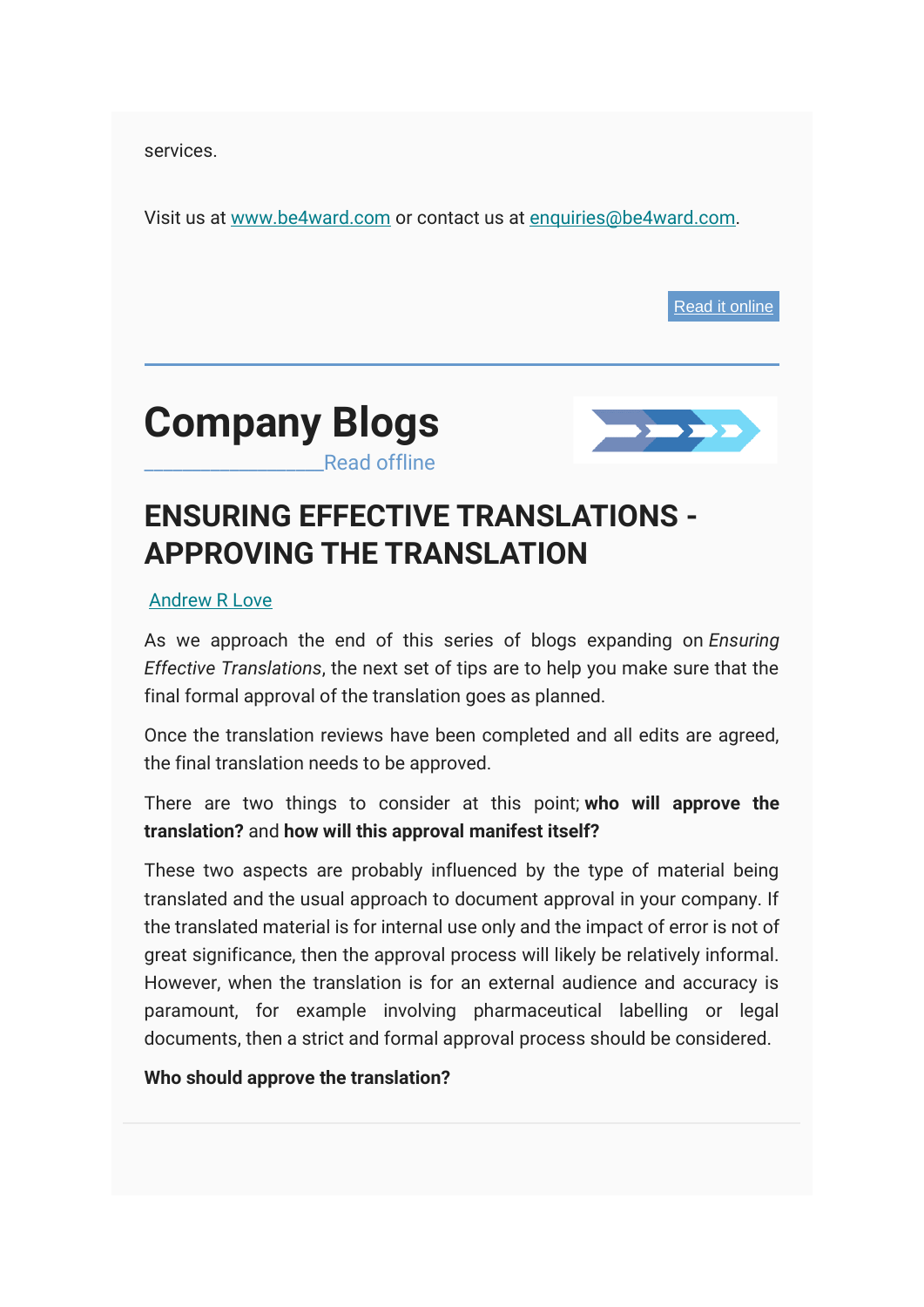We can expect that the person who prepared the translation and the person who reviewed it should both be approvers of the finalised document.

However, the question is should anyone else be involved as approvers? Should the project manager from your company be an approver? This may be particularly important where both the creator and reviewer of the translation are not employees of your company. You may wish to have a document being used by your company to be approved by an employee of the company.

Do you need other functional approvers to comply with any document approval rules or common practices within your company? Are there certain functions, for example quality assurance, that must approve certain types of documents? If there are, you may need to prepare approval matrices that show who should be involved in approving which documents to guide your project managers.

As well as defining who should be an approver, you also need to consider what they are approving. By nature, these documents are in a foreign language, therefore there is a potential risk that some roles, considered important as 'approvers', cannot read or understand the content in a foreign language. You therefore need to consider what it is that they would be approving. It could be that the process has been followed correctly and all outstanding issues have been addressed. It could also be to check specific items on content not affected by the translation, for example the correct use of trademarks and registration symbols. We would contest that there is little value in someone approving a document where they have no comprehension of the content. Therefore, you need to consider why someone needs to be an approver; what it is that they are expected to approve; and how they will be capable of doing this.

#### **How is the approval performed?**

The second consideration is how the approval manifests itself. Again, there may be specific processes or systems in your company that dictate what you need to follow. However if not, you need to consider the required level of formality and the need of an audit trail for the final approval.

Regarding the formality of the approval, there are probably two ends to the spectrum. On one hand, it may be appropriate to have an informal approval confirming that the translation is acceptable for use from each required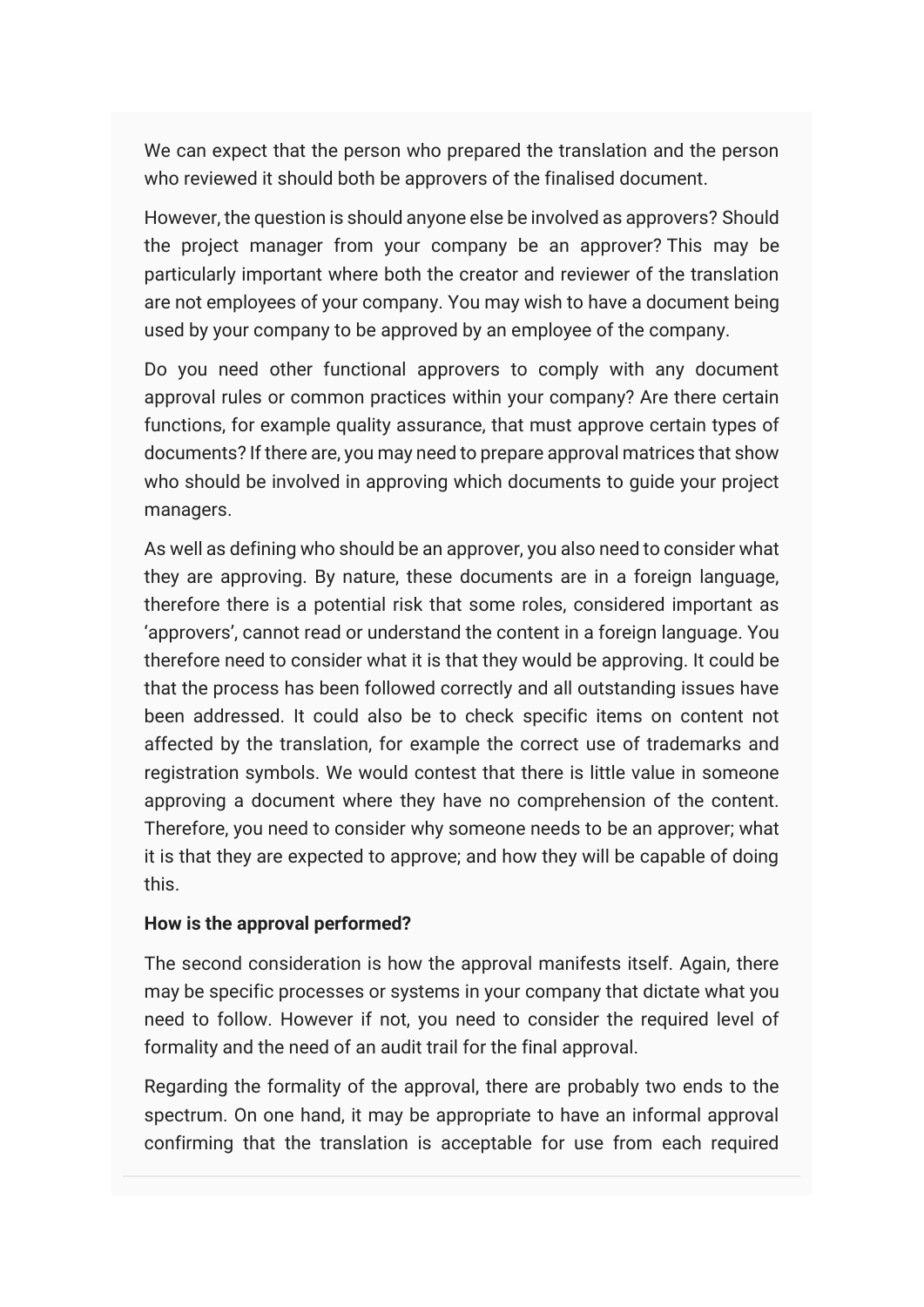individual. This may take the form of a verbal message or email and has basically become a formal audit trail.

On the other hand, it may be required to have a formal recorded approval process that provides an audit trail of the final authorisation of the document. This could take the form of a signature block on the translation or an associated approval form, or an electronic signature on the file or within your document management system. This is obviously a more onerous requirement.

It can therefore be seen that the type of approval should be appropriate with the type of document translated. The degree of rigour and formality applied to the approval process should increase as the significance of the document and the impact of error increases.

The next blog will be the tenth and final set of tips in this series, and we will look at securely storing approved files and building translation memory; ensuring effective document management and how to start building a library of standard phrases.

Should you have any questions or feedback relating to this or any of our other blogs, if you would like to discuss the artwork processes within your company or would simply like to request a copy of my booklets, please don't hesitate to contact me directly on my email [Andrew.love@be4ward.com](mailto:Andrew.love@be4ward.com)

[Read it online](https://www.be4ward.com/ensuring-effective-translations-approving-the-translation-2/)

# <span id="page-26-0"></span>**COUNTERING COVID-19 CRIMINALITY: BATTLING PHARMACEUTICAL CYBERCRIME**

#### By Grant Courtney | Principal Consultant

Perhaps the most eagerly anticipated therapeutic innovation in the history of time, the first effective Covid-19 vaccine is now rolling off the production line and out to the world. Producing and successfully distributing an effective vaccine has signaled a significant step towards addressing a global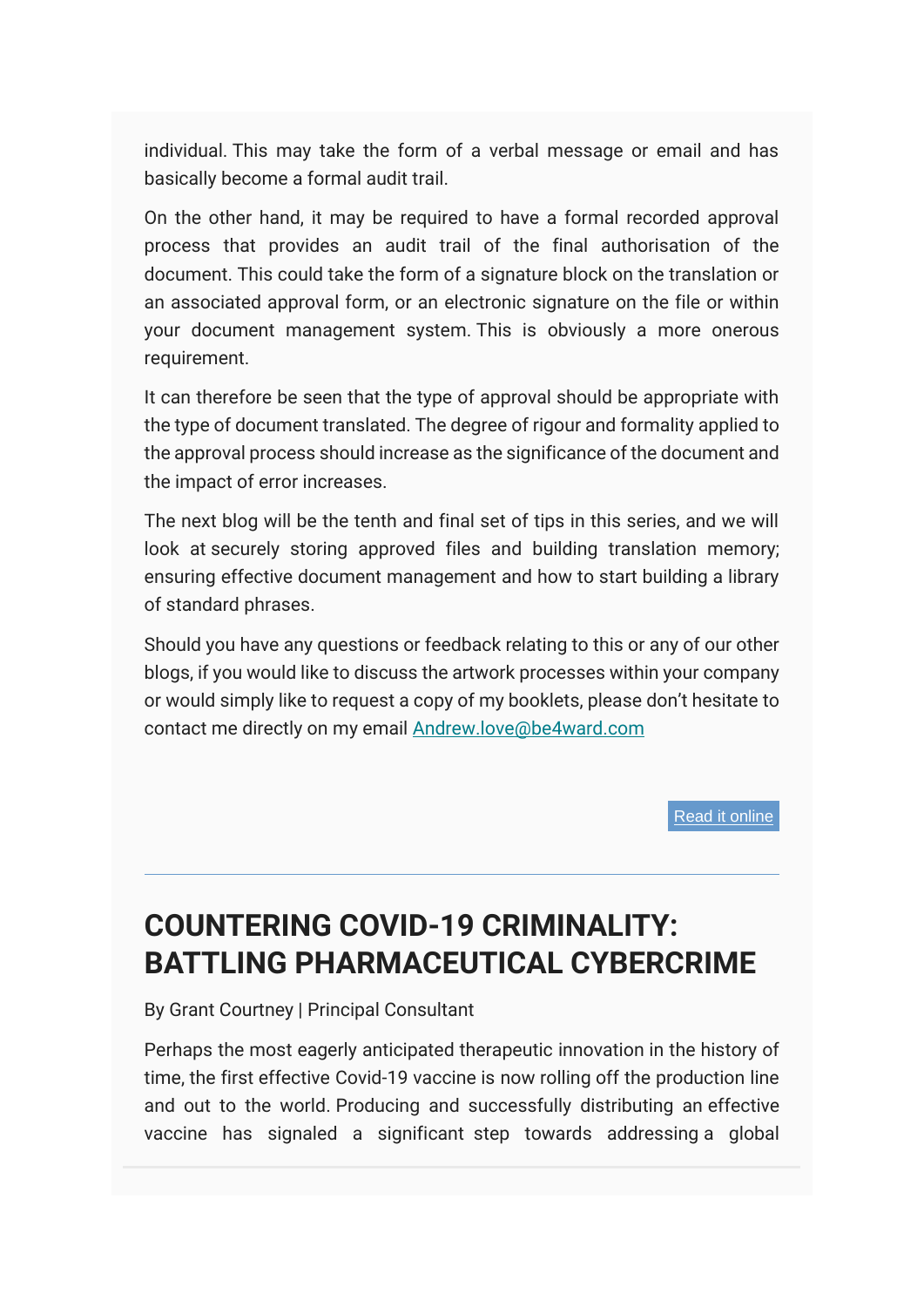pandemic that has crashed economies, curbed freedoms, claimed close to 1.5 million lives worldwide and sickened more than 63 million. Projecting into the not-too-distant future, the fully vaccinated will be able to enjoy greater freedoms; to interact, to travel, to work and to return to some sense of normality. That the ticket to these freedoms is potentially contained in a small glass vial, makes these vials at high risk of falsification and counterfeiting by criminals seeking profit from the misfortune and fear of others.

I have written before about the importance of using established traceability standards to secure the legitimate vaccine supply chain. However, to truly and effectively protect the legitimate supply chain, we must not overlook the illegitimate one. One of the most significant contributing channels in the illegitimate pharmaceutical supply chain is cybercrime, more specifically the sale of falsified medicines online. Cyber-criminal organisations haven't lost time in exploiting the Covid-19 pandemic. If anything, they've been quick to shift towards a new area of growth and profitability, one that is driven by the fear and uncertainty that accompanies the pandemic-related morbidity and mortality. Fortunately, governments, pharmaceutical companies and trade associations have spent decades keeping pace with the ever-evolving tactics of cyber criminals.

A recent report from the National Association of Boards of Pharmacy (NABP) identified dozens of sites where falsified or bogus Covid-19 treatments are offered. Sometimes these sites were already operating and only added coronavirus-related images to profit from the pandemic. Other sites have purchased domain names including Covid-19 key words, such as 'covid', 'corona' and 'virus', drawing visits from unsuspecting or desperate users but also raising red flags.

#### **A two-pronged offensive**

As the techniques used by the sellers of illicit medicines are becoming more and more sophisticated, so too is the fight against them. There's a dual strategic attack on cybercrime at play. Firstly, an effort to educate the public about legitimate internet pharmaceutical commerce sites. This is accompanied by mechanisms to police the most popular e-commerce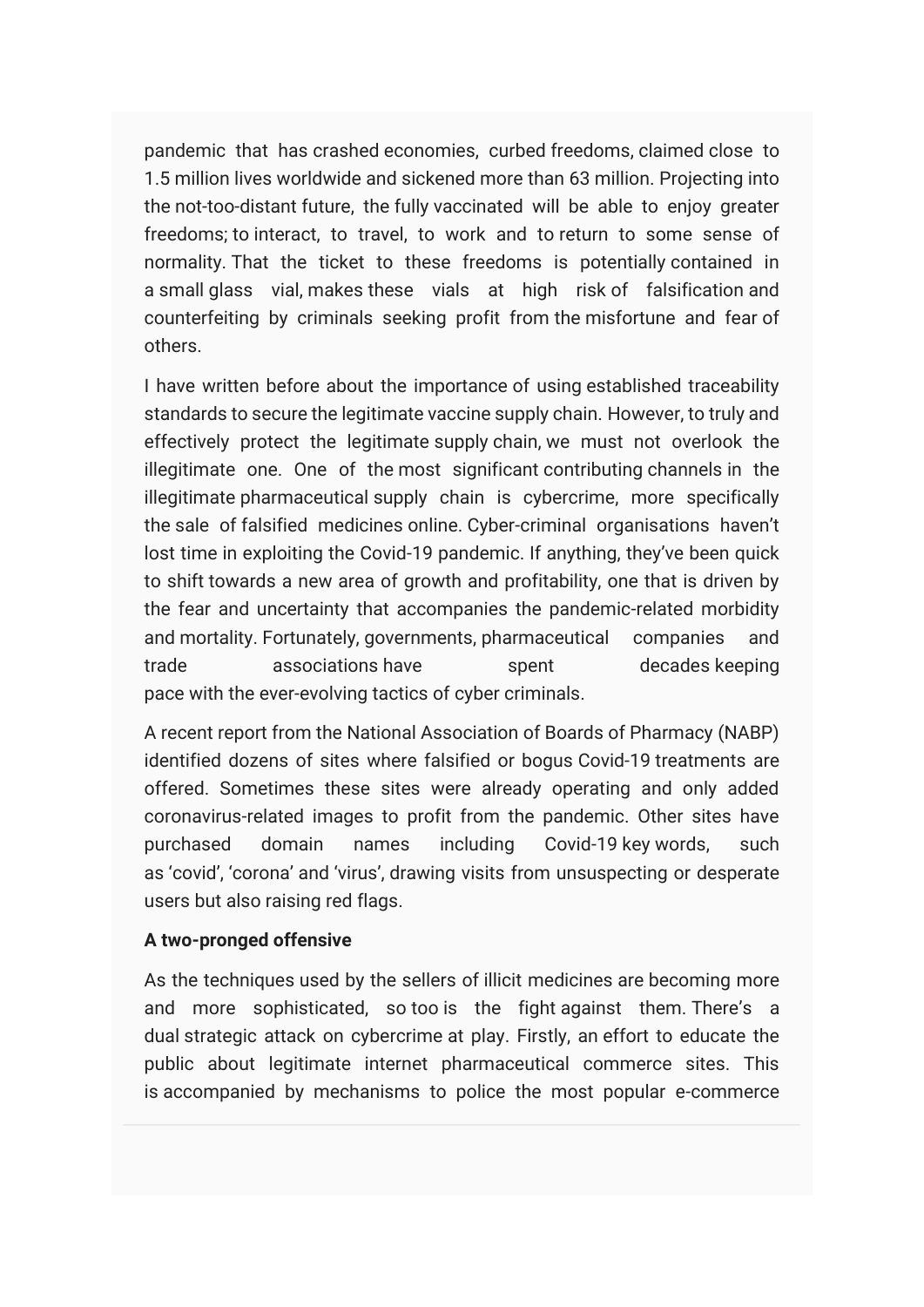platforms, such as eBay and Amazon, and secure the buy in of internet infrastructure providers in an attempt to stamp out dubious sellers.

### **Policing the sellers**

Since the start of the pandemic, Amazon has suspended tens of thousands of sellers of illicit medicines, in collaboration with the US and European authorities. Regulatory bodies have also contributed to this online offensive. In April, the UK's Medicines and Healthcare products Regulatory Agency (MHRA) suspended 9 domain names and social media accounts selling fake or unauthorised Covid-19 products. Since March 2020 the U.S Food and Drug Administration (FDA) has issued more than 140 warning letters to individuals and companies for unapproved or misbranded products related to the pandemic. The agency's *Operation Quack Hack* alone netted hundreds of online marketplaces alleging availability of Covid-19 preventatives, treatments and cures.

Major players in the fight against pharmaceutical cybercrime are two nonprofit patient safety organisations: the European Alliance for Access to Safe Medicines (EAASM), and the Alliance for Safe Online Pharmacy in the EU (ASOP EU). These organisations have spent the last decade raising public awareness of falsified medicines, with campaigns like *Counterfeiting the Counterfeiter* and *Facts about buying fake medicines*. This last campaign ran in five countries (France, Germany, Italy, Spain and the UK) and with over 35,000 first page search results per day, it demonstrated the public interest in buying medicines online.

ASOP EU is currently trying to get traction from search engines, online marketplaces and social media platforms to integrate artificial intelligence into their platforms, to identify rogue websites and online sellers and automatically demote them in results. Placement in later pages will effectively remove them from immediate access by consumers. This has proved successful in the field of illegal streaming of videos and could likely be repurposed for pharmaceutical sales online but would require a willingness by the search, social and online marketplace companies to focus on solving the problem.

A crucial element in policing this form of cybercrime is the required buy-in and monitoring by internet infrastructure providers, such as domain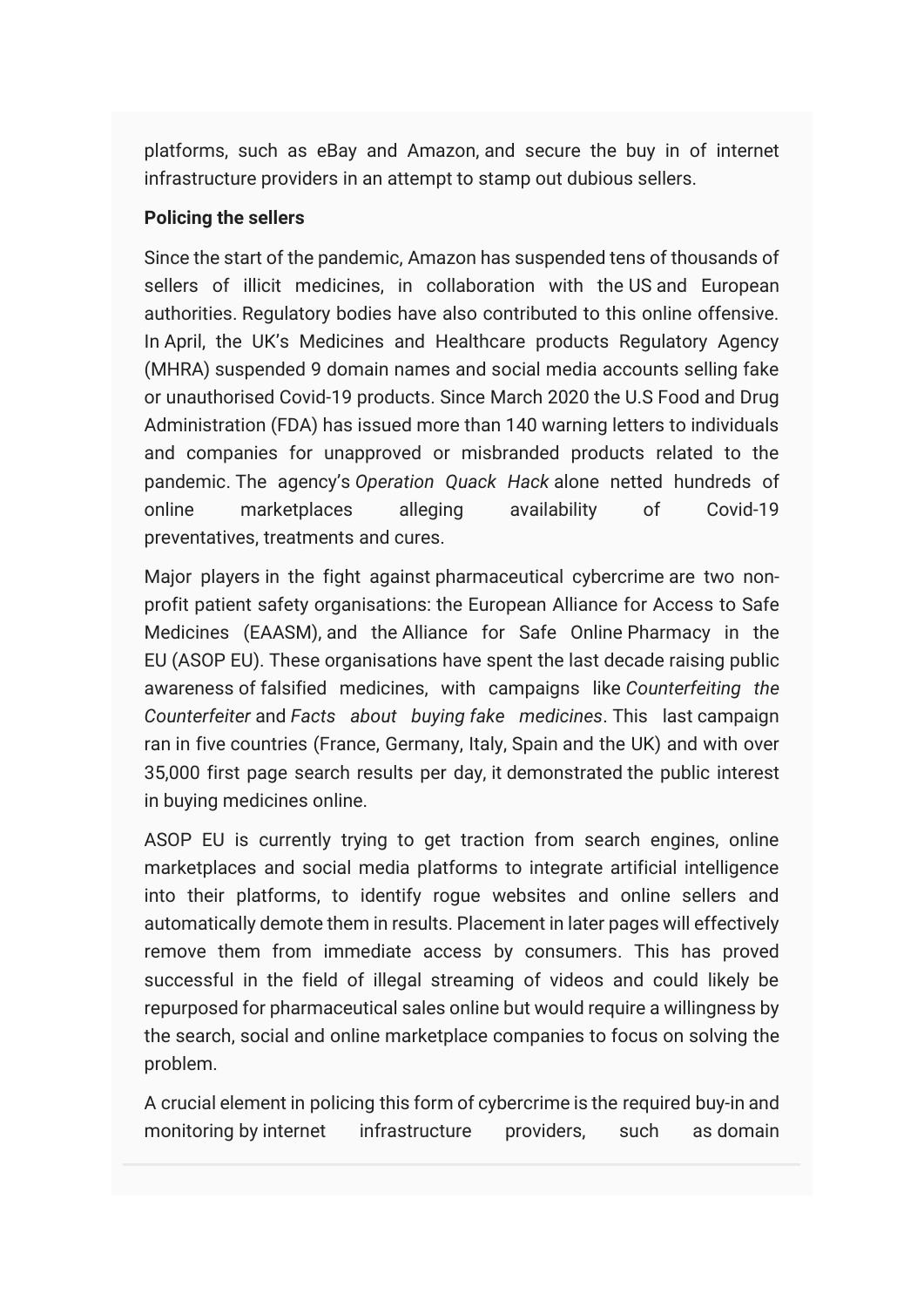name registries and registrars. Domain name registrars sell domain names to registrants, the end-user or operator of a website. Domain name registries operate the top-level domain itself, like *dot com* and *dot pharmacy* and contract with registrars to sell domain names. ASOP EU has launched an effort to involve domain name registries and registrars in the fight to protect patient safety online. ASOP EU believes that the Digital Services Act (DSA), the EU plan to regulate digital services, should mandate that registries and registrars maintain a transparent registrant database, called the WHOIS record, for domains used for commercial purposes, with proof of identity.

For more than 25 years, WHOIS has required domain name registrants to provide correct and verifiable contact information, including name, address, phone number and email address upon registration. Combined with certain other attributes of a domain name's registration, this is collectively called WHOIS data. Authorities such as the US FDA, the UK MHRA, and trusted thirdparty notifiers such as LegitScript, NABP and others could use the WHOIS data to inform registries and registrars of domain names used to facilitate Covid-19 scams, illegal online sales of medicines, and illicit drugs. EU and US authorities and cybercrime experts have also weighed in on the importance of WHOIS data transparency.

Requiring domain name registration data transparency would strike a blow at the core of online falsified medical product networks by limiting their ability to operate anonymously. Most belong to organised criminal networks that have already been targeted by authorities such as the FDA and European law enforcement authorities. These rogue networks create website templates and run back-end services such as payment processing and product shipping. The website templates are then run by 'affiliate marketers' who operate them, drive traffic to the illicit websites and take a small cut of the profits. These multiple links create multiple opportunities for law enforcement to identify rogue actors within a database. The weak links in an online illicit pharmacy operation would lead to its demise.

EAASM and ASOP EU have been at the forefront of efforts to translate internet policing programmes into legislation. The scale of the problem is immense, and a huge part of the problem is the very existence of the customer base. Afterall, if the public was not there to create the demand, the supply would not be needed.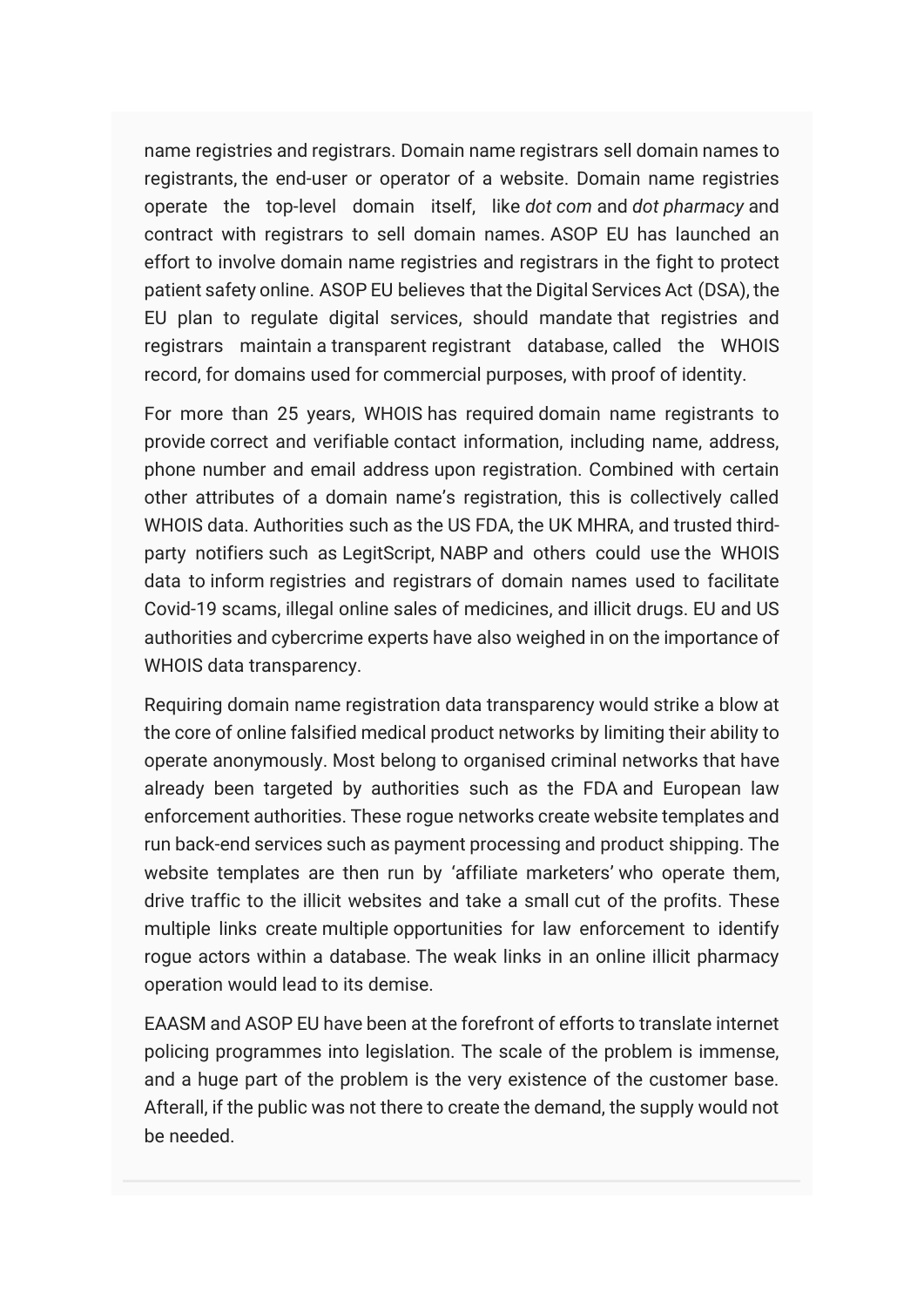#### **Educating the world – knowledge is power**

ASOP EU and EAASM recently conducted a joint survey, which found that between 35% and 58% of citizens of the five largest EU members have bought medicines online. This tracks along with ASOP Global's recent consumer survey from July 2020 which found 35% of Americans purchasing prescription drugs online, up from 33% in 2017. Confidentiality, convenience, speed and savings were the most common reasons invoked.

Most respondents, from 36% and 85% depending on the country, weren't aware the contract of the contract of the contract of the contract of the contract of the contract of the contract of the contract of the contract of the contract of the contract of the contract of the contract of the cont need for online pharmacies to display the common EU Falsified Medicines Di rective logo. Encouragingly, more than 90% said they would change their online behaviour and seek out an authentic online pharmacy or go to their bricks and mortar local pharmacy after learning about the magnitude of the problem and the existence of websites selling illicit medicines. The study essentially showed a woeful lack of knowledge of these websites and few were aware of the Common Logo, which each legitimate EU online pharmacy must display. This problem exists with healthcare providers too, in that they are unequipped to effectively counsel patients on illegal online drug sellers or counterfeit medications. More than half could not distinguish a legitimate online pharmacy website from an illegitimate site.

Raising awareness of the use of the internet domain *dot pharmacy,* currently well established in North America for legitimate online pharmacies, is a further initiative to counter pharmaceutical cybercrime. The Pharmacy Verified Websites Program is operated by the National Association of Boards of Pharmacy and aims to provide a safe and legitimate source of prescription drugs and related content online. Additionally, EUrid which operates the *.EU* country code top level domain name has more than two million websites and has a memorandum of understanding with ASOP EU to examine suspicious websites monthly.

ASOP EU has proposed the use of the *dot pharmacy* top-level domain across all the Member States so in Germany it would be '*dot apotheek,*' in Spain '*dot pharmacie,*' in Italy *'dot farmacia'* and so on. Some registries have more than stepped up to the mark to 'clean' their platform of websites selling illicit medicine. As a broader intervention, the use of countryspecific *dot pharmacy* domains could serve to provide individuals with a tool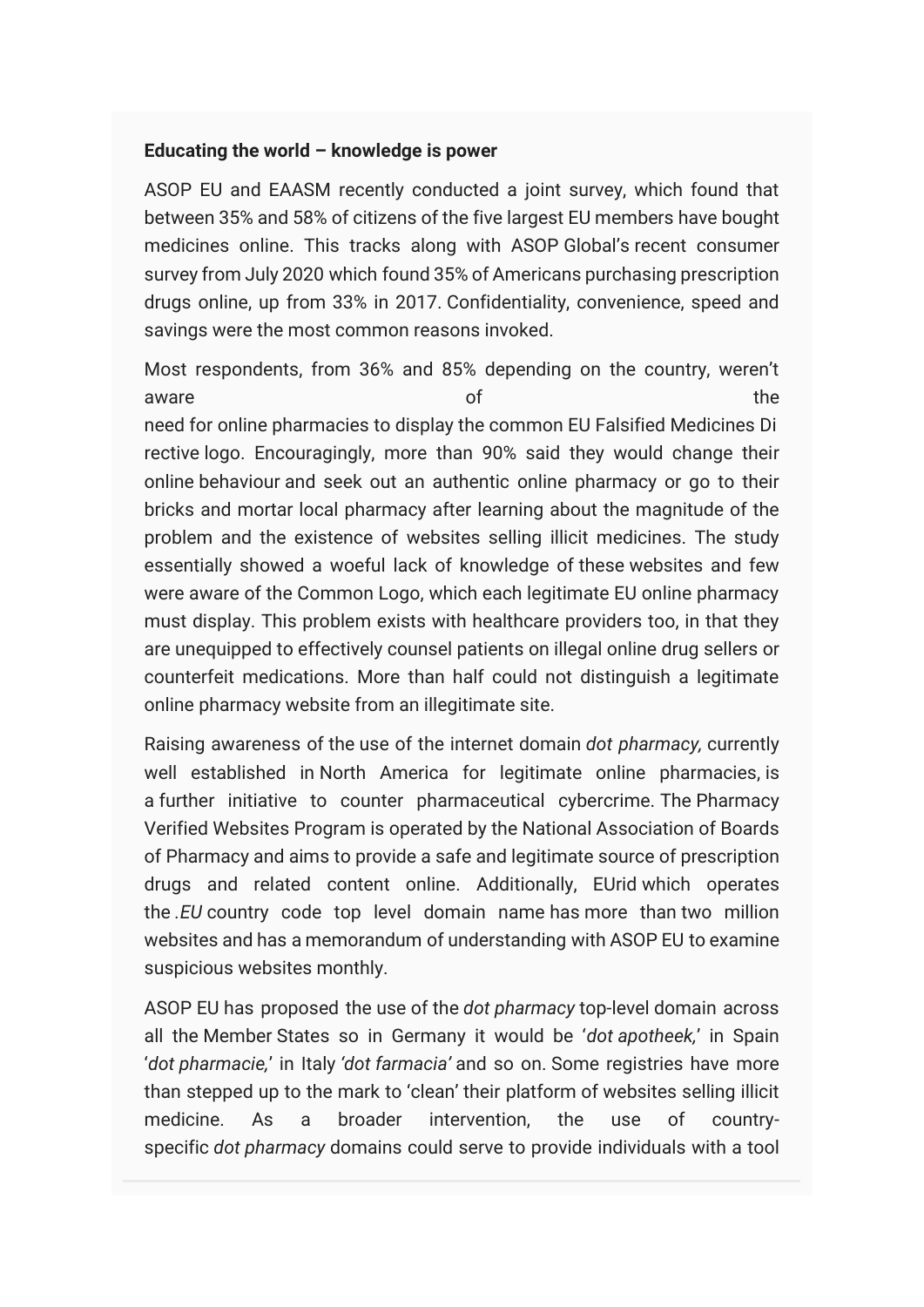to help legitimise the practice and provide consumers with a method to verify safety online.

These examples illustrate just a handful of the many organisations devoted to making the world of online pharmaceuticals a safer place. Covid-19 vaccine related cybercrime is by no means a new supply chain protection issue, yet it is evolving and although we can learn from past lessons it is important to keep pace with these developing markets. Raising awareness, education and effectively removing the customer base from this illicit trade is of significant benefit. This will be all the more effective alongside the support of and active monitoring by brand owners, manufacturers and the big ecommerce platforms and the introduction of more robust legislation, trusted site signals and enforcement. As with many issues, the Covid-19 pandemic has pulled the practice of rogue online pharmacies into the spotlight, further serving to help the global education effort. Yet it is only through the engagement of all the key stakeholders that the battle will be won.

### **ASOP EU Facts and Tips**

### **The facts**

- Over 35,000 websites sell illegal medicines
- 95-96% of websites selling medicines are operating illegally
- Fake medicines may have too much, too little or no active ingredients
- Fake medicines may contain poisons such as paint thinners and other deadly ingredients
- Fake medicines are often made in unsanitary and non-sterile environments

### **Top tips**

Don't buy from an online pharmacy that:

- Does not have a licensed pharmacist, or physical address and a telephone number that works
- Offers bulk discounts or 'amazing' claims and results
- Does not require a valid prescription for a prescription medicines. This tells you straight away it is operating illegally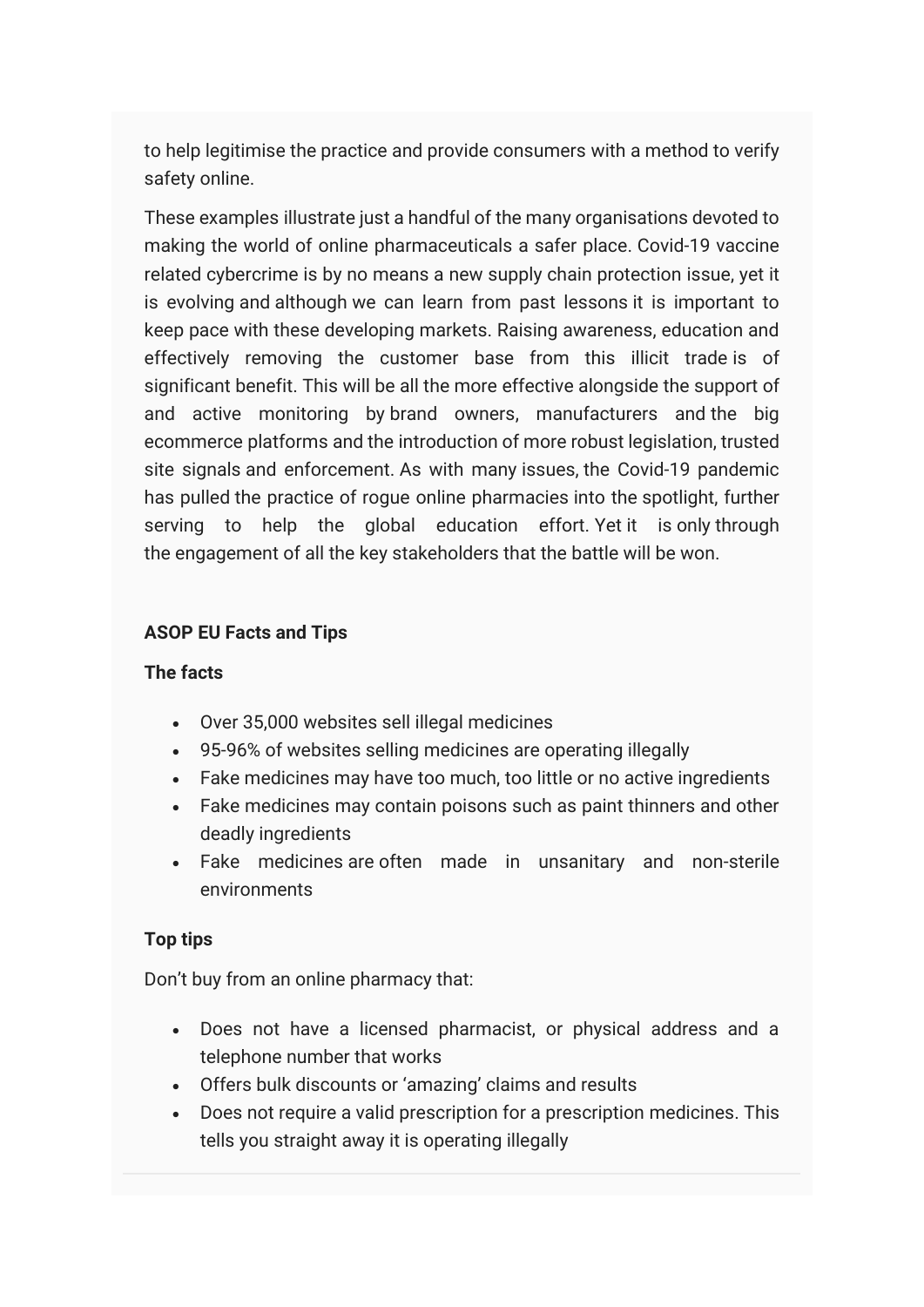• In Europe does not display the common logo

#### **Useful links**

Alliance for Safe Online Pharmacy https://buysaferx.pharmacy/eu/

European Alliance for Access to Safe Medicines <https://eaasm.eu/en-gb/>

Medicines and Healthcare products Regulatory Agency [https://www.gov.uk/government/organisations/medicines-and](https://www.gov.uk/government/organisations/medicines-and-healthcare-products-regulatory-agency)[healthcare-products-regulatory-agency](https://www.gov.uk/government/organisations/medicines-and-healthcare-products-regulatory-agency) 

National Association of Boards of Pharmacy <https://nabp.pharmacy/>

*Counterfeiting the Counterfeiter* report: [https://eaasm.eu/wp](https://eaasm.eu/wp-content/uploads/CtCreport2012.pdf)[content/uploads/CtCreport2012.pdf](https://eaasm.eu/wp-content/uploads/CtCreport2012.pdf) 

*Facts about Fake Medicines* report: <https://onlinepatientsafety.org/>

[Read it online](https://www.be4ward.com/countering-covid-19-criminality-battling-pharmaceutical-cybercrime/)